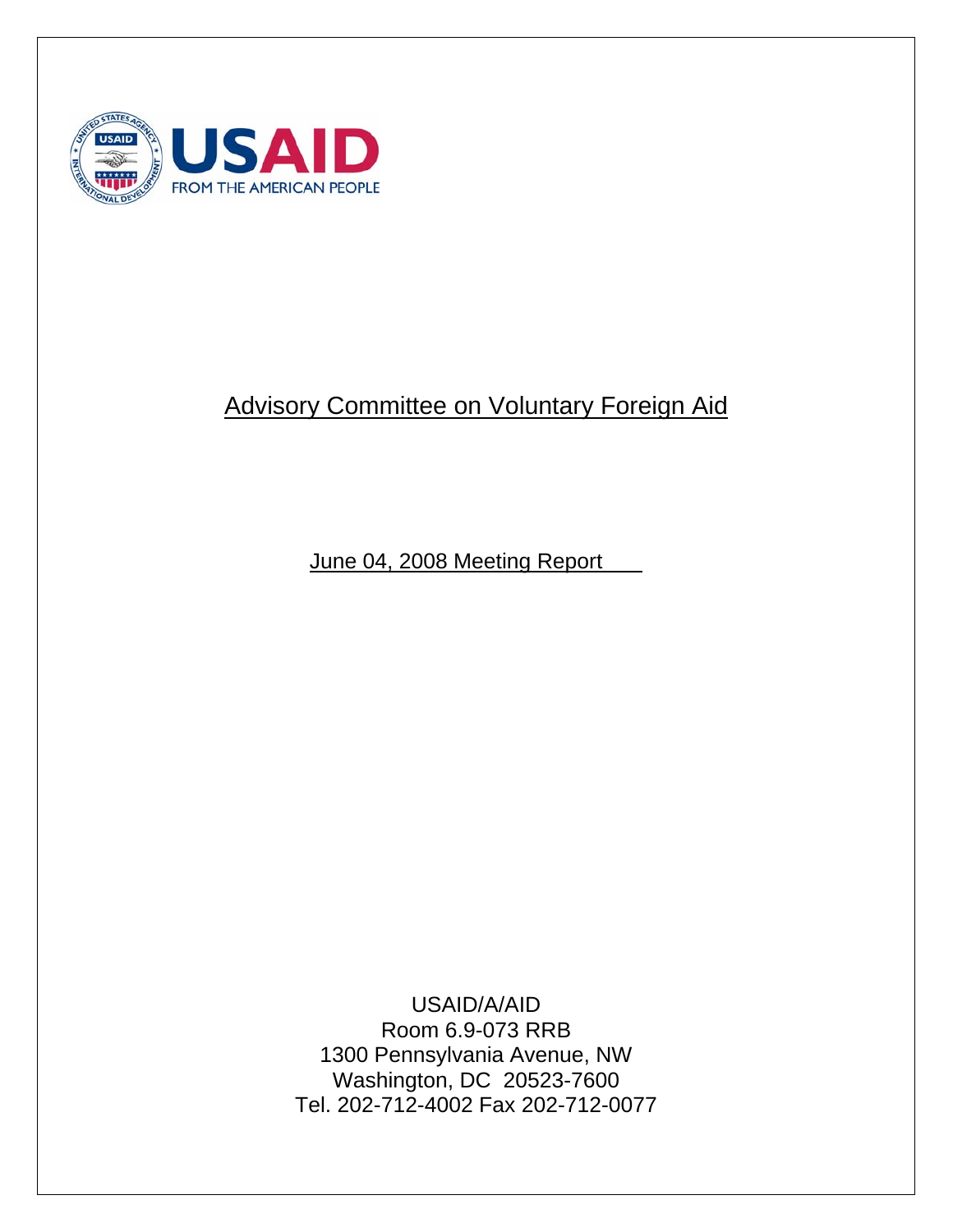

# **Advisory Committee on Voluntary Foreign Aid**

### **Public Meeting Agenda**

### **Promoting Peace, Prosperity and Partnerships: Atlanta's Contribution to Global Development**

### **Wednesday, June 4, 2008**

The Commerce Club 34 Broad Street, NW Atlanta, Georgia 30302 Ph.# 404-525-1661

**9:00 am Welcome, Overview of the Forum and Introductions**  The Lane Room, 16<sup>th</sup> Floor

> Dr. John Sullivan, ACVFA Chairman, and Executive Director, Center for International Private Enterprise

#### **9:05 am Welcome Message**

Henrietta H. Fore, Administrator, USAID, and Director of U.S. Foreign Assistance, U.S. Department of State

#### **9:10 am Atlanta's Cross-Cutting Partnerships**

**Moderator:** Helene Gayle, President and CEO, CARE, and ACVFA Member

#### **Discussants:**

Dr. Julie Gerberding, Director, U.S. Centers for Disease Control and **Prevention** 

Ron Jarvis, Home Depot, Senior Vice President, Pro, Tool Rental, Environmental

 Dr. Roy Bahl, Professor and Founding Dean, Andrew Young School of Policy Studies, Georgia State University

 Michael Nyenhuis, President and CEO, MAP International and ACVFA Member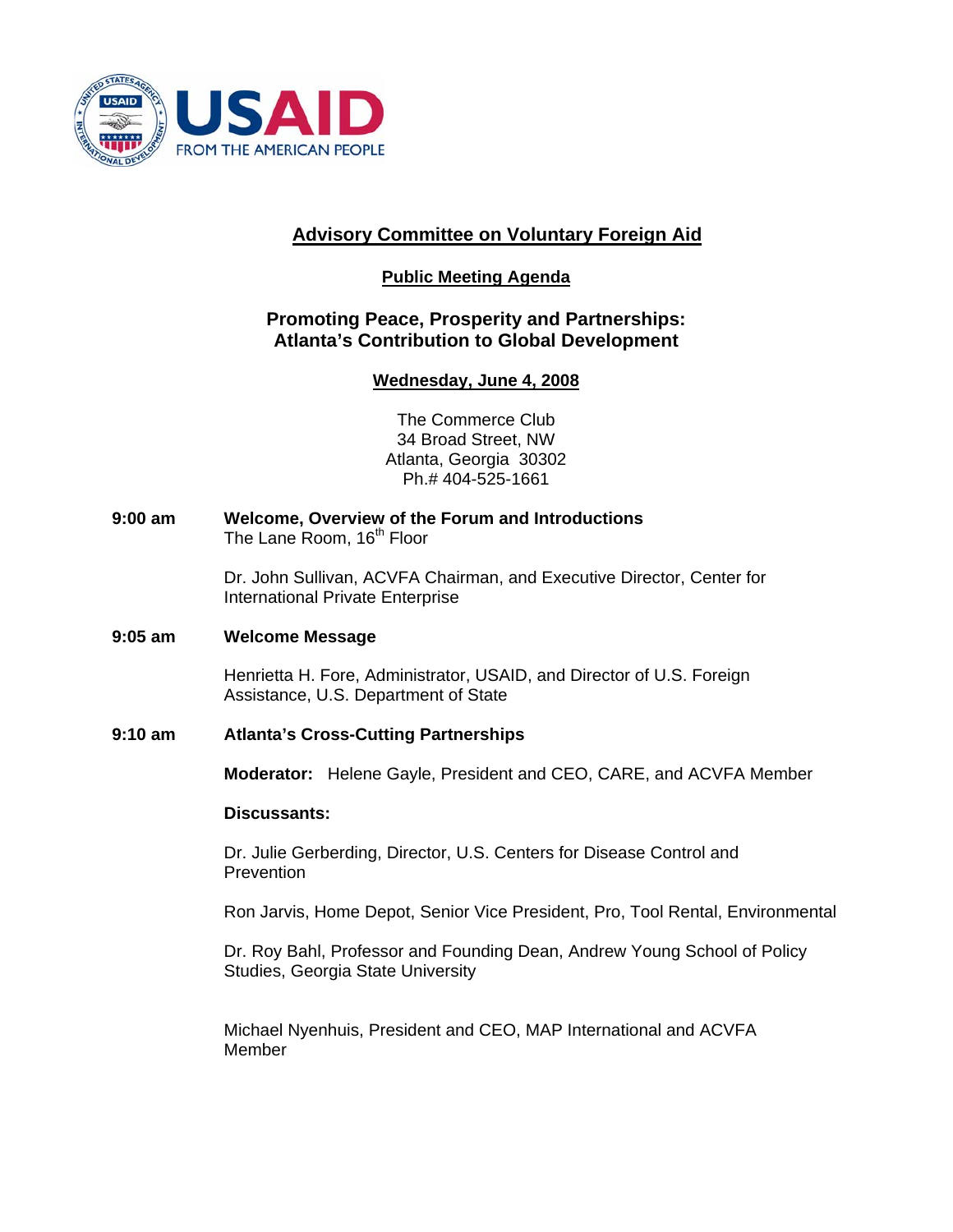

#### **10:15 am Discussion and Questions from the ACVFA Members, Followed by the General Public**

#### **11:10 am Coffee Break**

**11:25 am Update on USAID's Development Grants Program** 

#### **Introduction:**

Dr. John Sullivan, ACVFA Chairman, and Executive Director, Center for International Private Enterprise

#### **Presentation:**

Terri Hasdorff, Director, Center for Faith-Based and Community Initiatives, USAID

#### **11:40 am Keynote:**

#### **Introduction:**

Dr. John Sullivan, ACVFA Chairman, and Executive Director, Center for International Private Enterprise

#### **Presentation:**

James R. Kunder, Acting Deputy Administrator, USAID

 **Discussion and Questions from the ACVFA Members, Followed by the General Public (Ms. Hasdorff will also be available for questions)** 

#### **12:30 pm Working Lunch**

 **Building an American Understanding of U.S. Foreign Assistance and Partnerships – Small Groups Facilitated by ACVFA Members**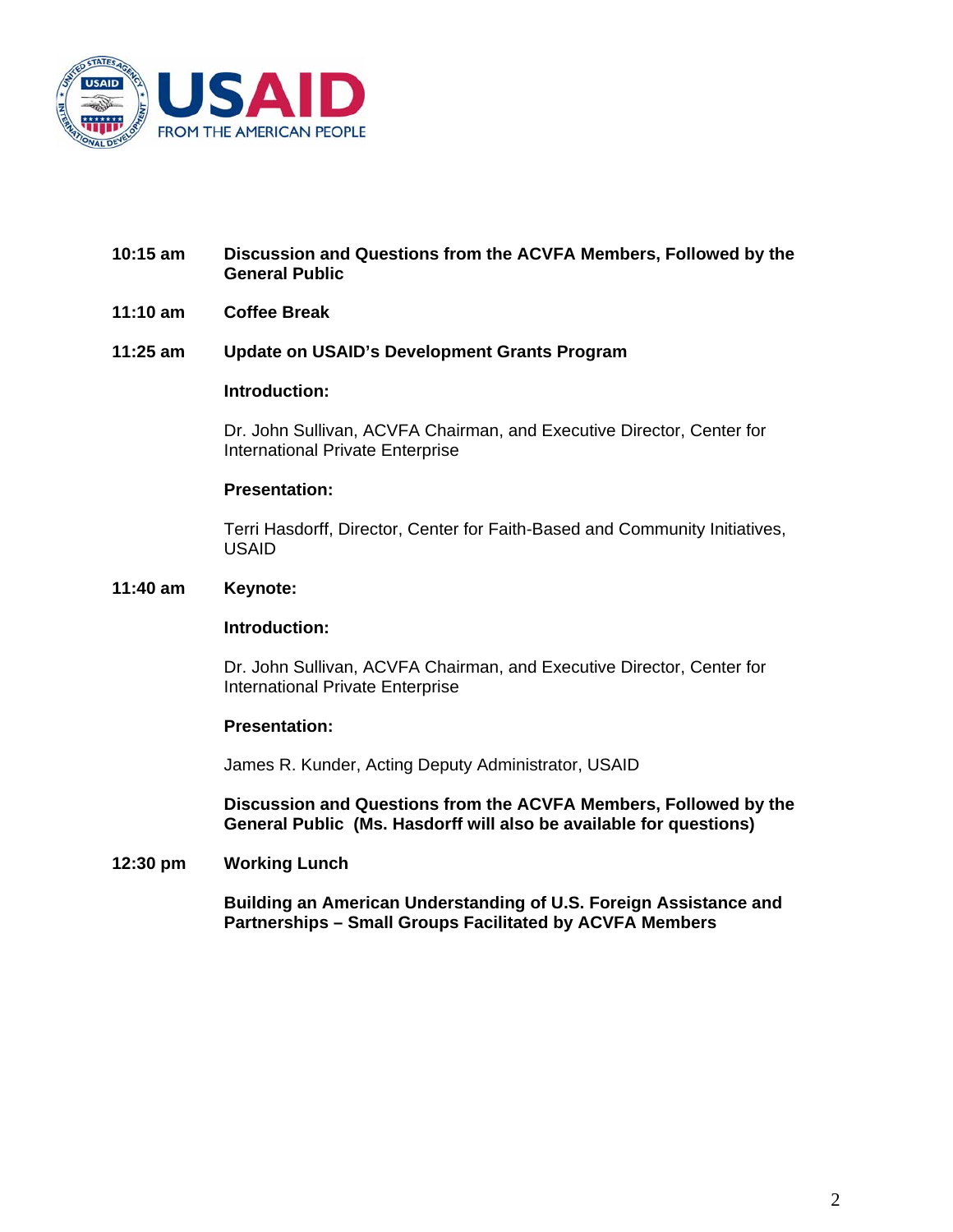

#### **2:00 pm Working Groups Report Back**

#### **Facilitator:**

William Reese, ACVFA Member and President and CEO, International Youth Foundation

#### **3:00 pm Adjournment of Public Meeting**

Dr. John Sullivan, ACVFA Chairman, and Executive Director, Center for International Private Enterprise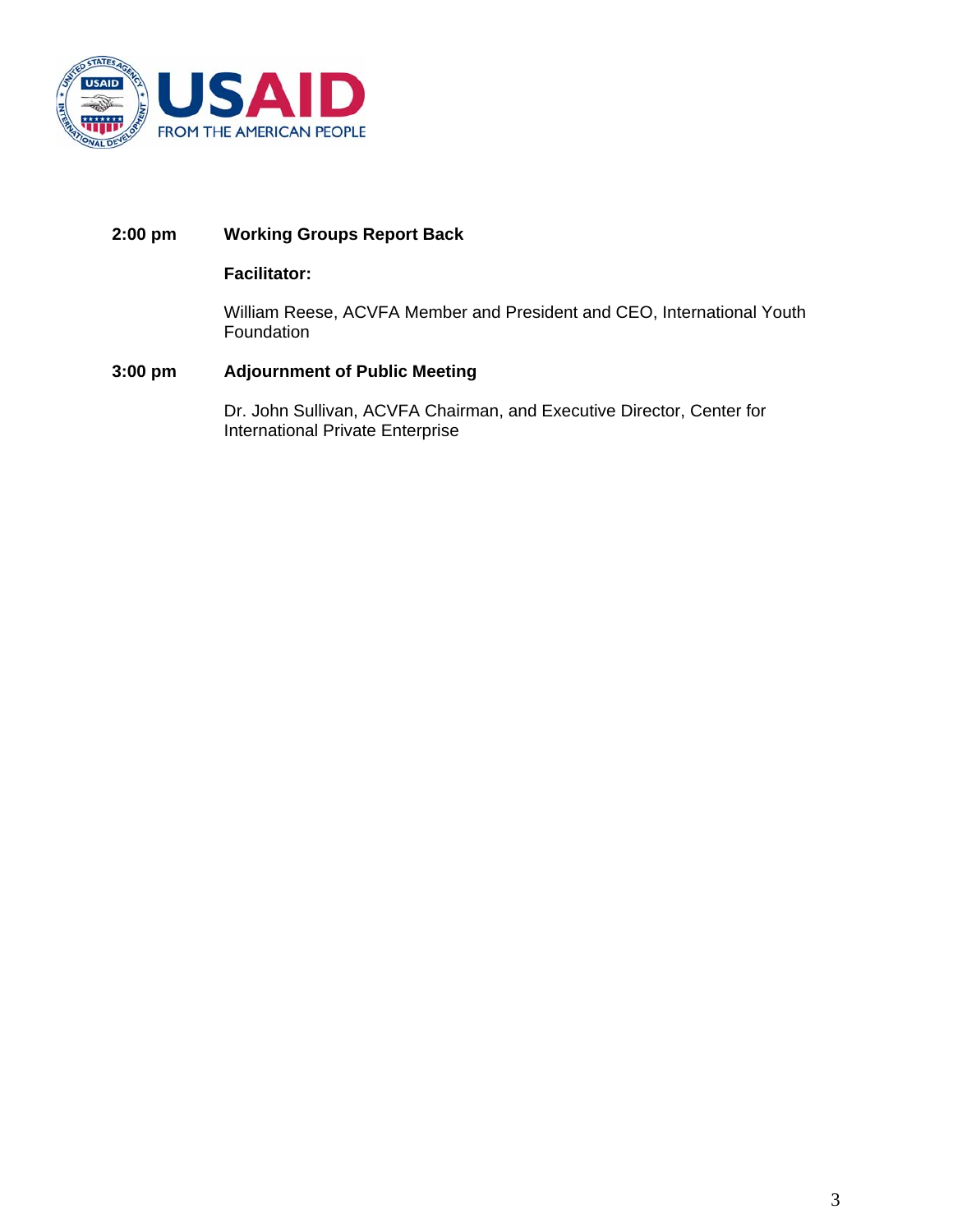# **ADVISORY COMMITTEE ON VOLUNTARY FOREIGN AID**

### **Public Meeting June 4, 2008**

*Table of Contents* 

| Dr. John Sullivan, ACVFA Chair and Executive Director of the Center for International<br><b>Private Enterprise</b>   |
|----------------------------------------------------------------------------------------------------------------------|
|                                                                                                                      |
| Henrietta H. Fore, Administrator, USAID, and Director of U.S. Foreign Assistance, U.S.<br><b>Department of State</b> |
|                                                                                                                      |
| Moderator: Dr. Helene Gayle, ACVFA Member and President and CEO, CARE                                                |
| Dr. Roy Bahl, Professor and Founding Dean, Andrew Young School of Policy Studies,<br>Georgia State University        |
| Dr. Julie Gerberding, Director, U.S. Centers for Disease Control and Prevention (CDC)                                |
| Corey Griffin, ACVFA Member and Director, International Development Aid, Microsoft<br>Corp.                          |
| Michael Nyenhuis, ACVFA Member and President and CEO, MAP International                                              |
|                                                                                                                      |
|                                                                                                                      |
| Terri Hasdorff, Director, Center for Faith-Based and Community Initiatives, USAID                                    |
|                                                                                                                      |
| James Kunder, Acting Deputy Administrator, USAID                                                                     |
|                                                                                                                      |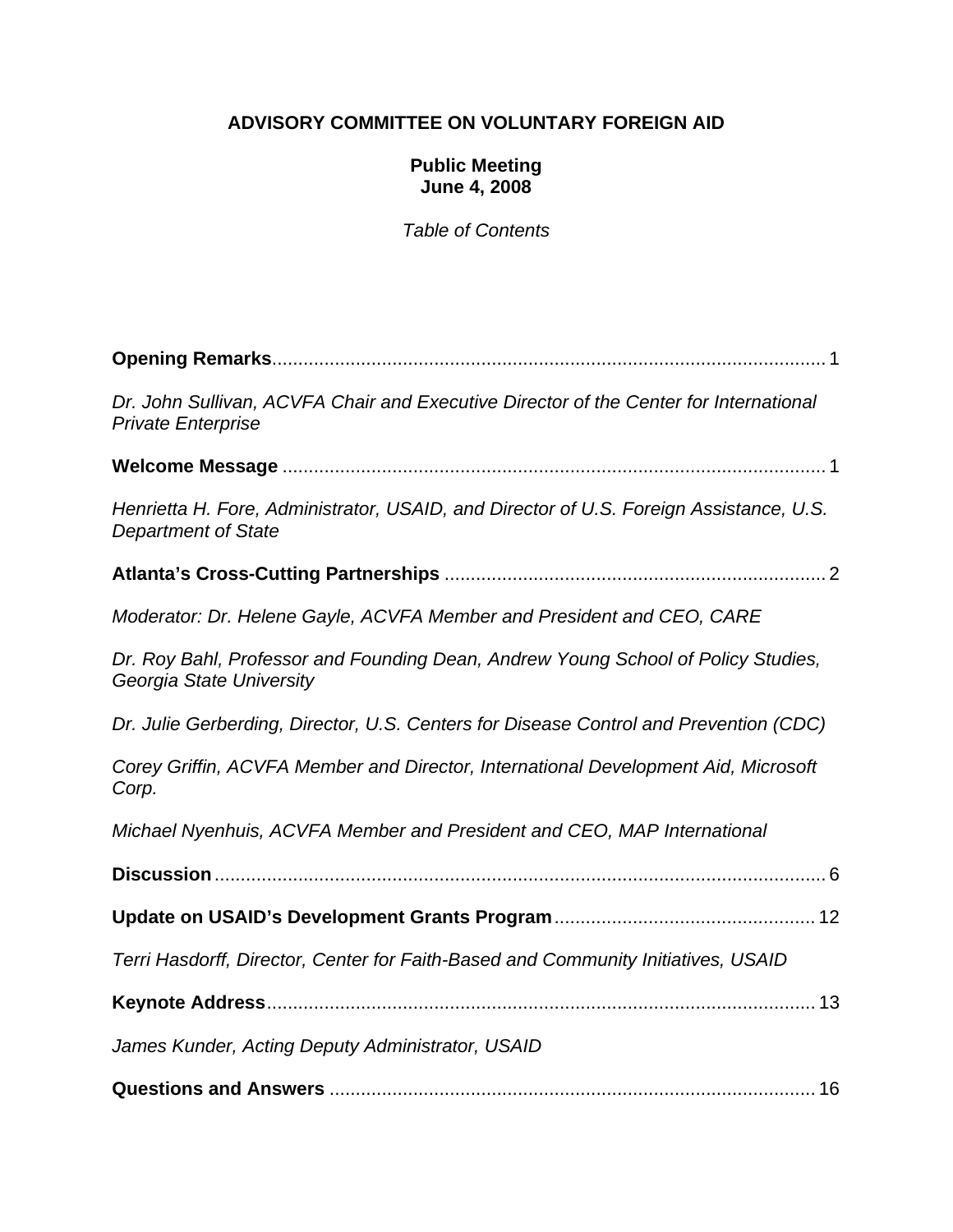**Building an American Understanding of U.S. Foreign Assistance**......................... 18

*Facilitator: William Reese, ACVFA Member and President and CEO of the International Youth Foundation*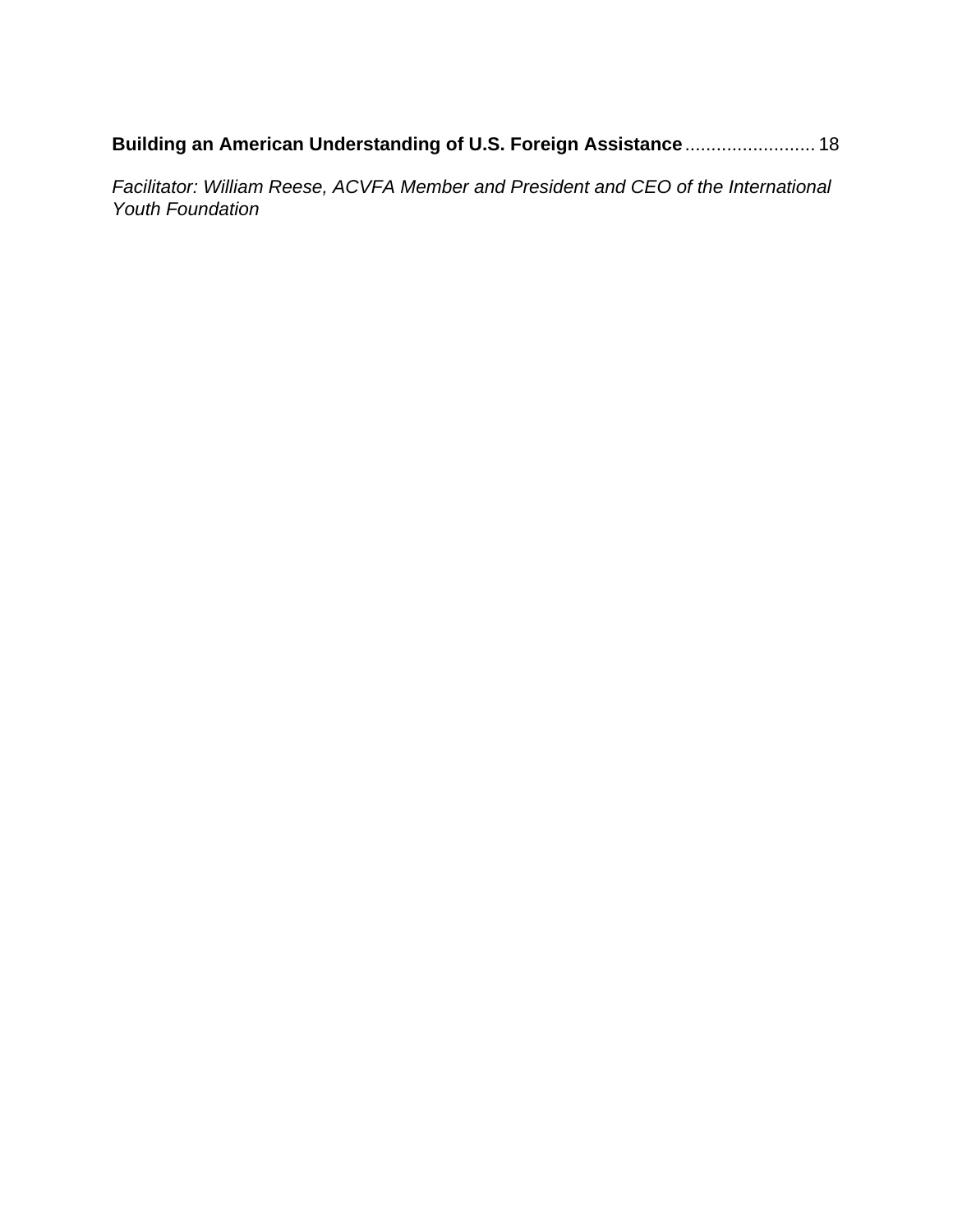# **OPENING REMARKS**

Dr. John Sullivan, ACVFA Chairman, welcomed attendees, thanked Jocelyn Rowe for organizing the meeting in Atlanta, and introduced a new member of the Committee: Deborah Bensen, Vice President of Media and Government Relations for Operation Blessing. He also introduced the new members of the ACVFA Public Outreach Subcommittee: Paul Clark, Subcommittee Chairman and Principal, Paul Clark Communications; Deborah Bensen; Craig Charney, President of Charney Research; Mike Kiernan, Senior Director of Communications and Media for Save the Children; Robert Tappan, President of Weber Merritt Public Affairs; and Ellen Yount, Chief Information Officer for Management Systems International. Three members of the Subcommittee could not attend: Mike McCurry, Principal at Public Strategies Washington, Inc.; Johanna Schneider, Executive Director–External Relations for the Business Roundtable; and Sig Rogich, President of The Rogich Communications Group. He also thanked Janice Rhys and Kari Hackett of the Metro Atlanta Chamber of Commerce, John Hicks of Georgia State University, and the staff of the Commerce Club.

# **WELCOME MESSAGE**

### **Henrietta H. Fore,** *Administrator, USAID, and Director of U.S. Foreign Assistance, U.S. Department of State*

In a recorded message, Administrator Fore welcomed the attendees and sent her regrets for not attending, but said she was sure this would be a productive meeting. Atlanta is a dynamic center for economic progress and social justice, the qualities to which international development should aspire. She thanked Dr. Helene Gayle and Michael Nyenhuis in particular for bringing the event to Atlanta.

The panel discussion, she noted, was slated to focus on international development partnerships in the Atlanta area. These partnerships are essential to USAID's work. Two weeks before, the Administrator said, she had traveled with the first airlift of USAID relief commodities from Thailand to Rangoon, Burma, to assist those devastated by Cyclone Argus. Since then USAID has coordinated 70 humanitarian flights with the Department of Defense (DOD). Beginning with that first flight, the American people have provided \$2 million in relief commodities including mosquito nets, water bottles, hygiene kits, and plastic sheeting. As a result of their generosity, USAID's efforts will provide lifesaving assistance to more than 470,000 people. More than 280,000 will benefit from the commodities and nearly 100,000 will benefit from emergency programs in shelter, food, water, sanitation, and hygiene.

Expanding the use of public-private partnerships is a top priority in American foreign assistance. Administrator Fore said she had challenged the staff of USAID to triple the resources attracted through such partnerships during this year and the next. Public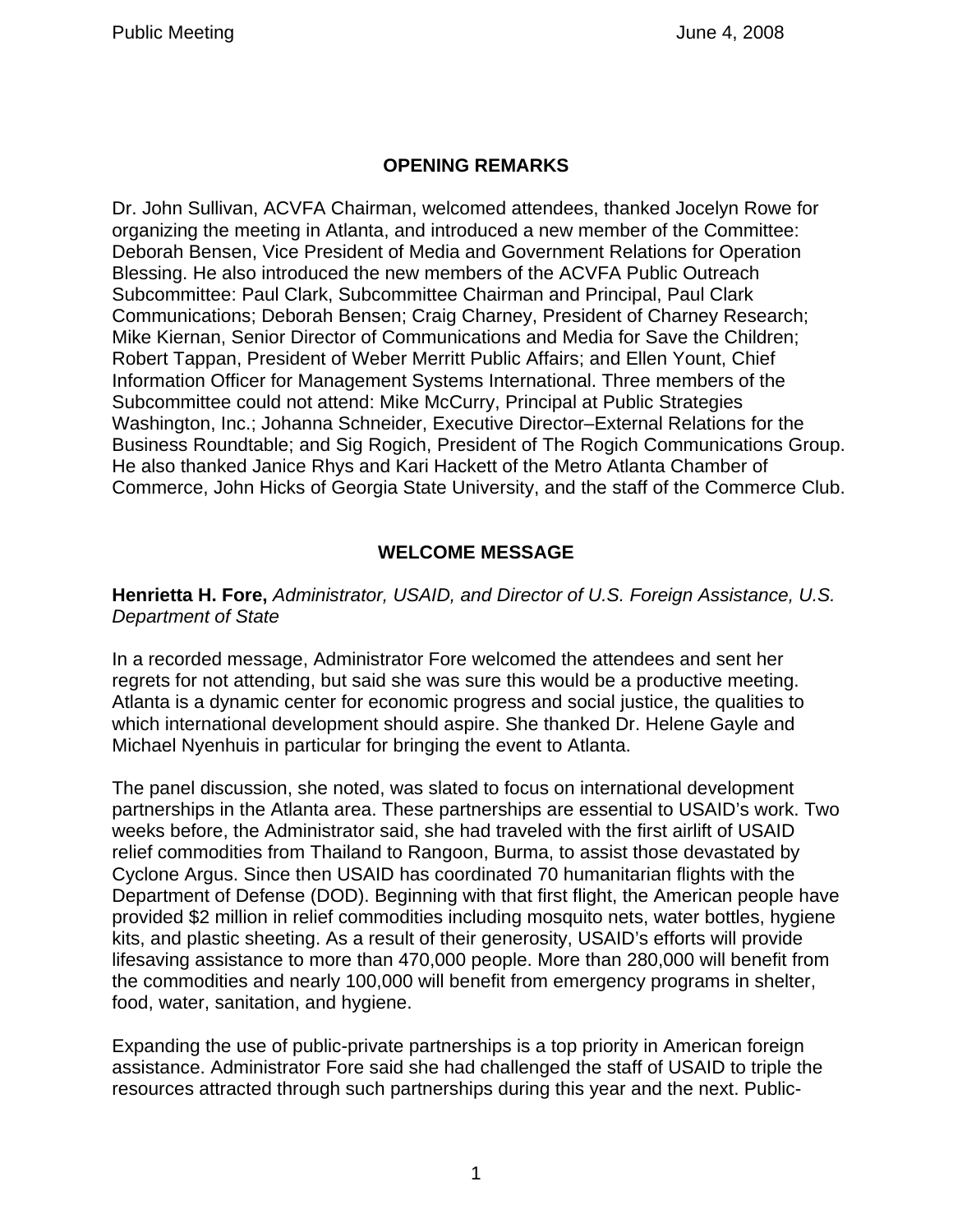private partnerships provide more resources, cutting-edge technologies, and good business practices. USAID welcomes the participation of all private-sector partners: businesses, faith-based organizations, universities, not-for-profit organizations, and volunteer groups.

USAID is close to launching a public-private partnership with leading CEOs for reconstruction efforts in response to the earthquake in China. This partnership will help to ensure that the humanitarian relief effort transitions smoothly into reconstruction. American know-how and business relationships in China, combined with USAID's expertise in reconstruction, will help the Chinese swiftly rebuild the villages and cities devastated in Sichuan province.

ACVFA has a special role in facilitating dialogue with USAID's leadership. The February forum on democratic governance and economic growth has led to a series of case studies reflecting the importance of integrating these two goals. One of the forthcoming case studies will examine a successful entrepreneurship program in Montenegro, a nation shedding its Soviet past and engaging its future in economic growth. The Administrator thanked ACVFA for its coming deliberations on partnerships, and its help in raising awareness of U.S. foreign assistance.

# **ATLANTA'S CROSS-CUTTING PARTNERSHIPS**

# **Moderator: Dr. Helene Gayle,** *ACVFA Member and President and CEO, CARE*

Dr. Gayle thanked Administrator Fore for taking the committee so seriously. She said she and Michael Nyenhuis were very pleased to bring ACVFA to Atlanta, the first time in a while that the group has met outside of Washington, D.C.

**Dr. Roy Bahl,** *Professor and Founding Dean, Andrew Young School of Policy Studies, Georgia State University* 

The Andrew Young School is the smallest and newest of the six colleges at Georgia State University. Founded twelve years ago to influence global policy, it now teaches 4,000 students each term. The school offers BAs, MAs, and PhDs in two departments economics and public administration—and has moved more swiftly into national rankings at a level higher than it had even hoped.

One of the school's goals has been to attract strong faculty in public budgeting and finance. The school has aimed to offer technical assistance to any agencies that were interested, including the International Monetary Fund (IMF), USAID, and the World Bank. This, in turn, led to a strong relationship with USAID, and partnerships with USAID in several developing countries.

One of these is in Indonesia, a country undergoing the most dramatic government decentralization the world has ever seen. As government power devolves to the local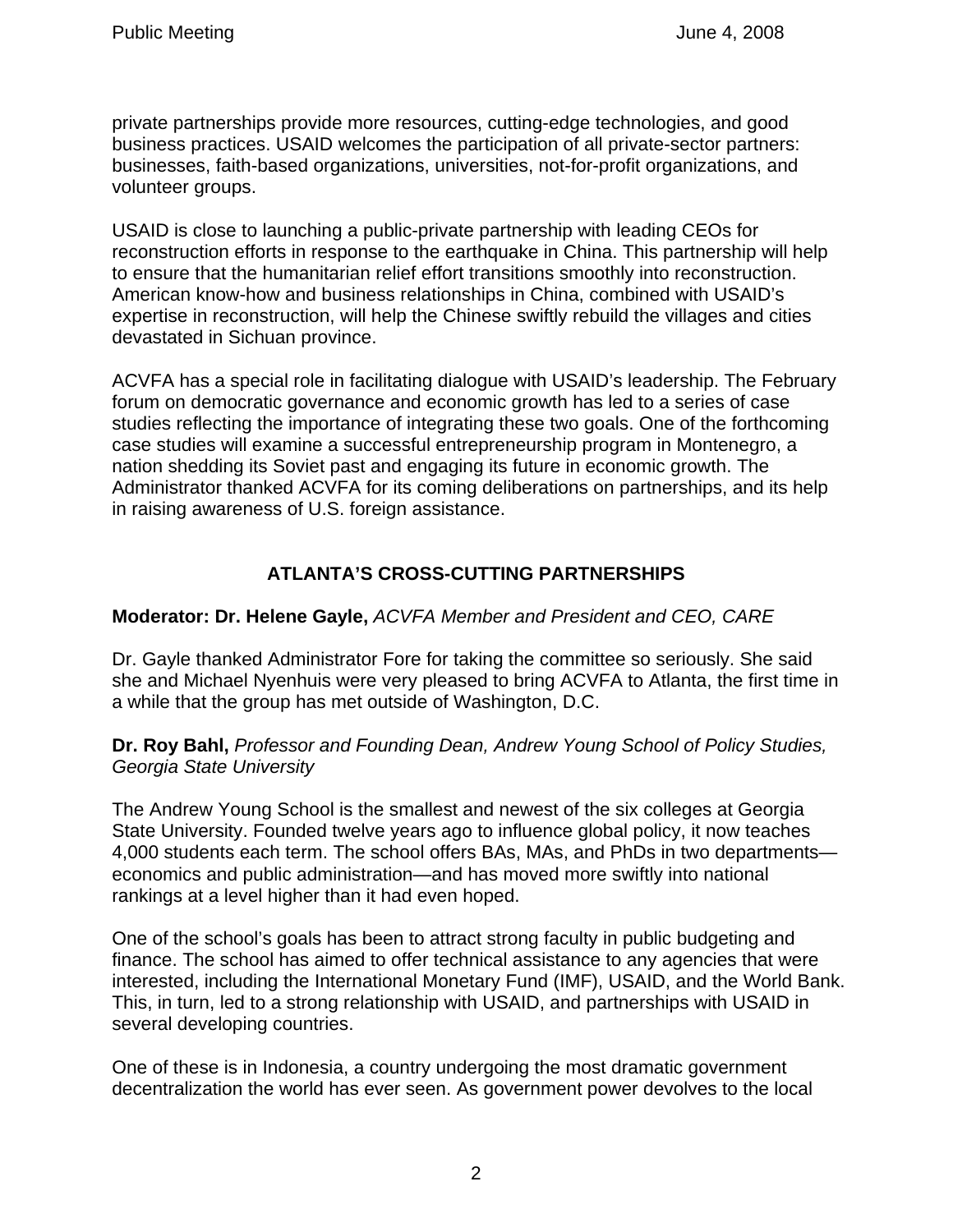level, there is a great need for local government training. The Andrew Young School approached USAID with a proposal to conduct that training in public budgeting and finance. USAID funded an education program, and now there are fifty-five MAs and nine PhDs from the Andrew Young School working in Indonesia's poorest areas.

The Andrew Young School also set out to build a strong Africa program in public budgeting and public administration. One of its first opportunities to do so came through South Africa's Mandela Economic Scholars Program, which sends students to America for MAs in economics. The Andrew Young School has hosted eight of these Scholars, seven of whom were women. All returned to South Africa and to positions of responsibility.

The school has invested in students some of the money it received from technical assistance projects for USAID. In cooperation with Morehouse College, it created a study abroad program in South Africa, now in its eighth year. It also won one of the Ron Brown Scholar Programs on entrepreneurship in southern Africa.

The Andrew Young School's focus on Africa has attracted many international students interested in good governance and economics. Today, the School has PhD students from Cameroon, Ethiopia, Gambia, Mozambique, Kenya, Nigeria, Tanzania, South Africa, and Zimbabwe, along with several from the Caribbean. Abdul Mwangi from Uganda wrote a dissertation on agricultural development. Upon leaving the Andrew Young School he was accepted to the highly competitive World Bank Young Professionals program. Christine Moloi attended the Andrew Young School and then returned to the central bank of her native Botswana. Leslie Fisher, one of the Mandela Fellows, now directs the Department of Local Government in South Africa's Ministry of Finance.

The Andrew Young School worked with USAID to develop comprehensive tax reforms in Russia and Jamaica. In both cases this meant designing and helping to implement a flat tax. The school has done curriculum development work with the University of Nablus in the West Bank and is working with Egypt on technical assistance for local governance. USAID's own economists come to the Andrew Young School one week a year for a training program.

Today Georgia State University has over 3,000 international students from 145 countries. The Andrew Young School alone has 360 international students at the graduate level, many of whom are funded at least indirectly by USAID, and most of whom will return home when they finish their education.

# **Dr. Julie Gerberding,** *Director, U.S. Centers for Disease Control and Prevention (CDC)*

The world faces big problems, including climate change, poverty, and severe conflicts. Those problems bring health burdens along with economic and social-ethical burdens, and the CDC has begun to try to address these. At the same time, the CDC continues its work on epidemics such as SARS, monkey pox, and seasonal influenza.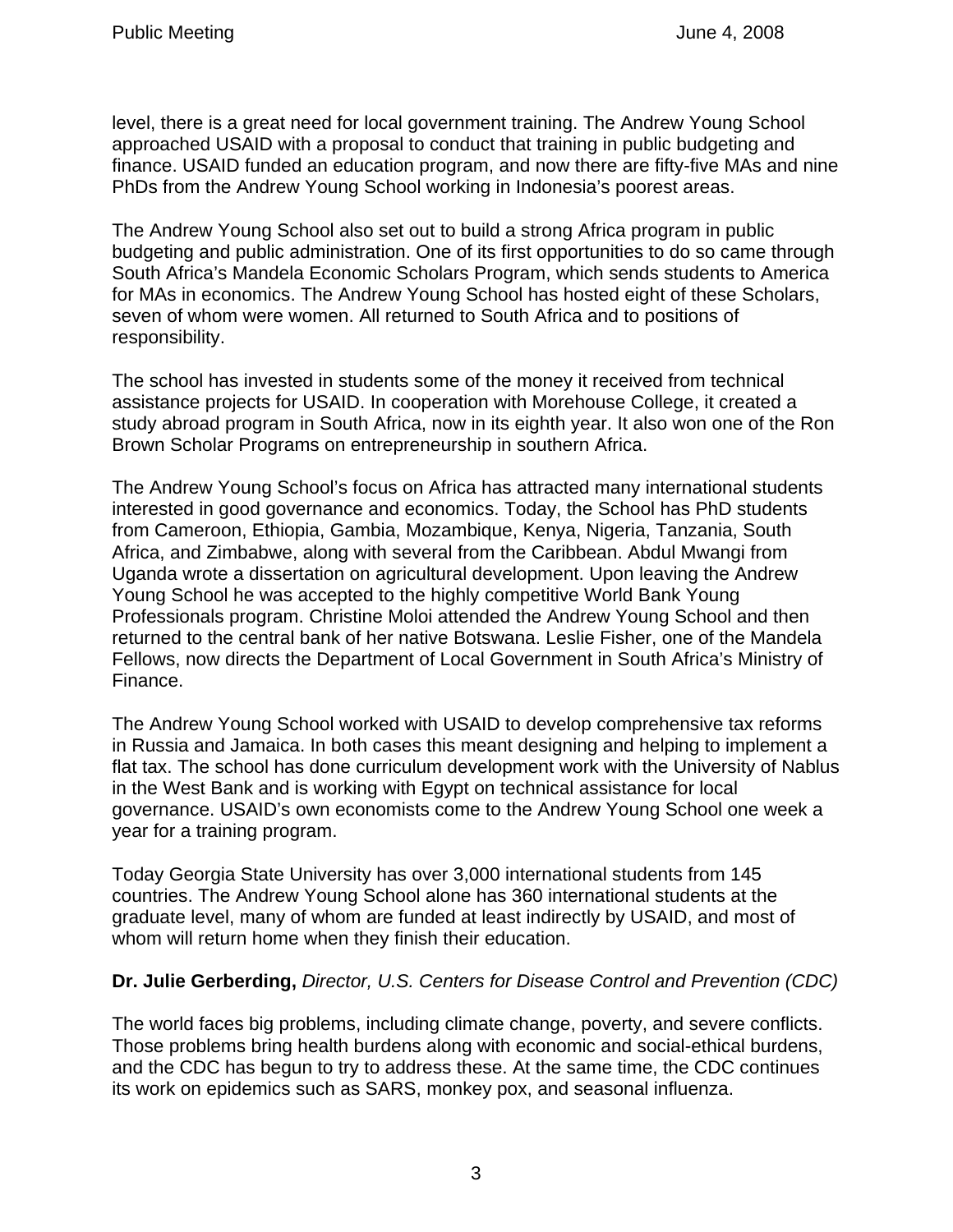In a world with so many problems, it would be arrogant to think that one government agency or even one government could make much of a difference. We must form partnerships. Fortunately, we are seeing these network partnerships emerge.

There are three keys to an effective partnership:

- *Commitment to a defined goal.* A good example would be the U.S. government's commitment through the President's Emergency Plan for AIDS Relief (PEPFAR), which has brought together other international agencies and host governments to work toward clearly measurable objectives.
- *Connectivity.* Partnership requires a special brand of leadership, what the CDC refers to as "meta leadership" or the ability to lead horizontally, among equals.
- *Capacity.* Not only must the amount of money invested be commensurate with the scale and scope of the problem, but the people and the resources to keep the program going must be effectively developed.

One of USAID's strengths is that it launches programs with the goal of sustainability. The CDC's unique strength is its scientific expertise, its ability to interpret evidence. USAID's strength is in sustainability, in the difference between "we're doing it for you" and "you're doing it and we're just filling in the gaps."

In summary, partnerships are very important in terms of mobilizing the vast network of people necessary to solve major problems. We all must recognize the importance of training and building infrastructure, with the ultimate aim of sustainability and an exit strategy. One of the best examples is the CDC-USAID partnership in Kazakhstan. The CDC's unique strength is its scientific expertise, and USAID's strength is the important component of sustainability—the ability to transition from "we're doing it with you" or "we're doing it on your behalf" to "you're doing it." USAID is working on its transition and exit strategy as the program moves into sustainability and CDC is watching because it must learn to do that too.

# **Corey Griffin***, ACVFA Member and Director, International Development Aid, Microsoft Corp.*

Today information technology is used by one billion people. A year ago Microsoft launched a campaign for the "next five billion" people on the planet. Under the umbrella of that strategy, Microsoft is working in three main areas: transforming education, creating jobs and opportunity, and fostering local innovation. The effort is guided by the principles of access, affordability, and relevance of technology.

This is a business proposition for Microsoft. Corporations cannot sustain giving without a view toward creating business in the future. Bill Gates has named this new paradigm "creative capitalism," and called for corporations to invest in development with a longterm perspective. The return on investment may not be immediate sales but intangibles such as employee satisfaction or long-term exposure.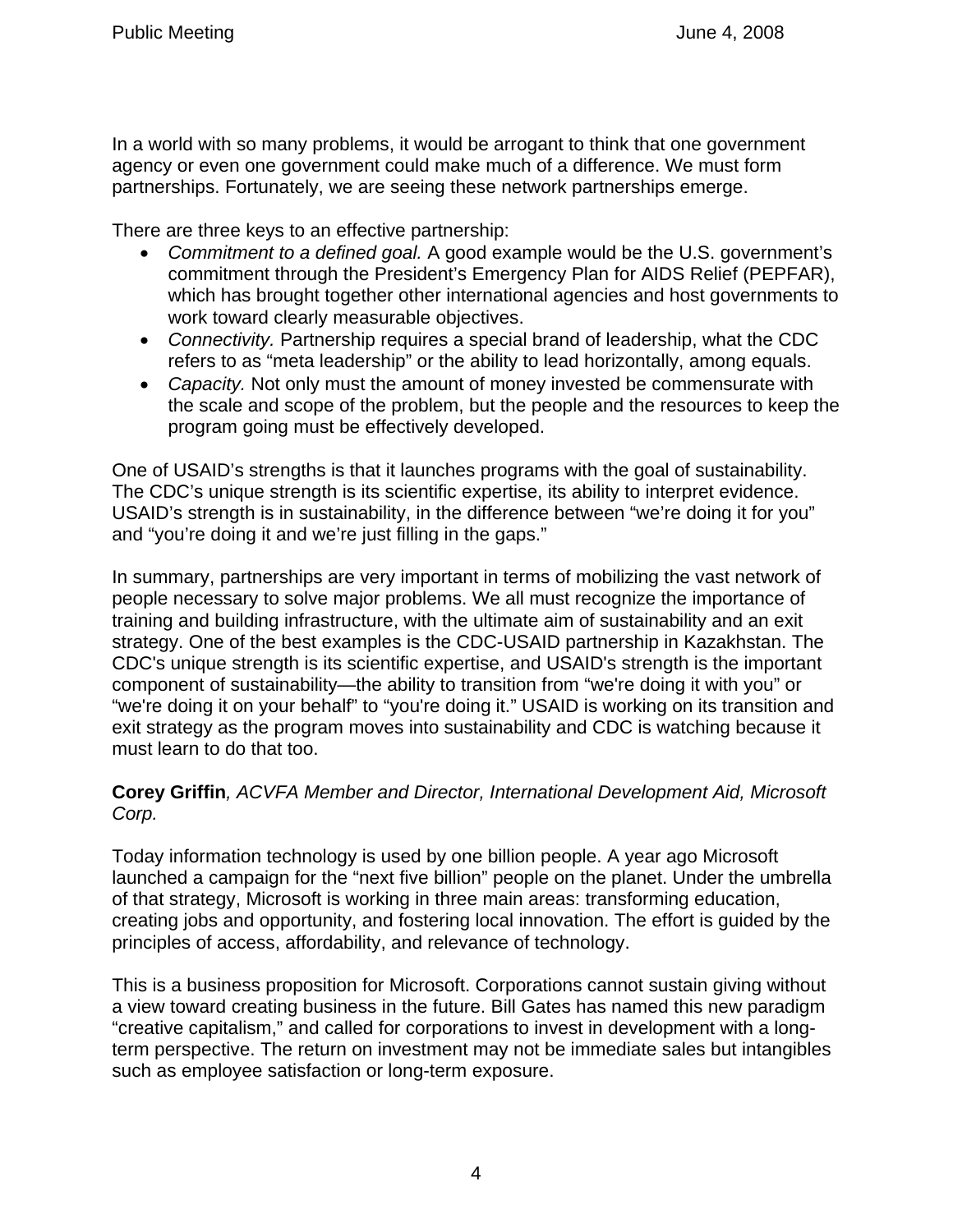Partnership is a relationship between individuals or groups characterized by mutual cooperation and responsibility for the achievement of a specified goal. The International Development Aid team was formed five years ago to work on partnerships with organizations in the developing world. Microsoft now has twenty such agreements in place. One of the most recent is with USAID, the Millennium Challenge Corporation (MCC), and PEPFAR. It took eight months of negotiations to finalize that arrangement, and it represents the first of its kind, where the three U.S. government agencies have signed a partnership agreement with a private-sector firm. Microsoft is currently reviewing some twenty specific partnership opportunities with USAID, PEPFAR, and the MCC, many with the Africa Education Initiative. Microsoft will contribute such things as its Partners in Learning program, a \$500 million commitment the company made several years ago to train teachers to teach the use and application of technology. The partnership agreement also discusses opportunities for the three government units to work collectively with Microsoft in countries where all four entities are present.

Public-private partnerships give Microsoft a chance to work with well-equipped agencies. If the company has plans to invest \$3 million in a community and USAID is in that country, it behooves Microsoft to work with USAID to create the strongest possible program. Partnerships help Microsoft build relationships locally. They allow Microsoft to showcase its technologies, explore business opportunities, and are simply the right thing to do. Consequently, Microsoft aims to increase these partnerships from twenty to thirty over the next year.

A successful public-private partnership engagement must be designed to address the Millennium Development Goals (MDGs). It should be relevant to the partners' strategies and operating philosophies, and integrated with their overall program priorities. A partnership should deliver an improvement relative to indicators. It should be implemented at the headquarters level and locally, and receive vocal support from senior management. For Microsoft, the partnership must be mutually beneficial, be an integral part of the company's business strategy, be integrated with its wider citizenship initiatives, build awareness with the company's customers, have clear goals, and generate excitement internally and externally.

There are some pitfalls to partnerships. Microsoft can spend a lot of time and effort in some cases without accomplishing anything. This happens when:

- The right expectations are not set from the beginning. Partners must articulate what each brings to the table and what they are willing to do.
- There is not a natural common interest. Too often partnerships are formed for their own sake.
- Partners are not under equitable obligations.
- Partners' business models are not compatible.
- One partner—often a government agency—is too risk-averse.
- There is a lack of trust.
- Negotiations drag on too long.

**Michael Nyenhuis,** *ACVFA Member and President and CEO, MAP International*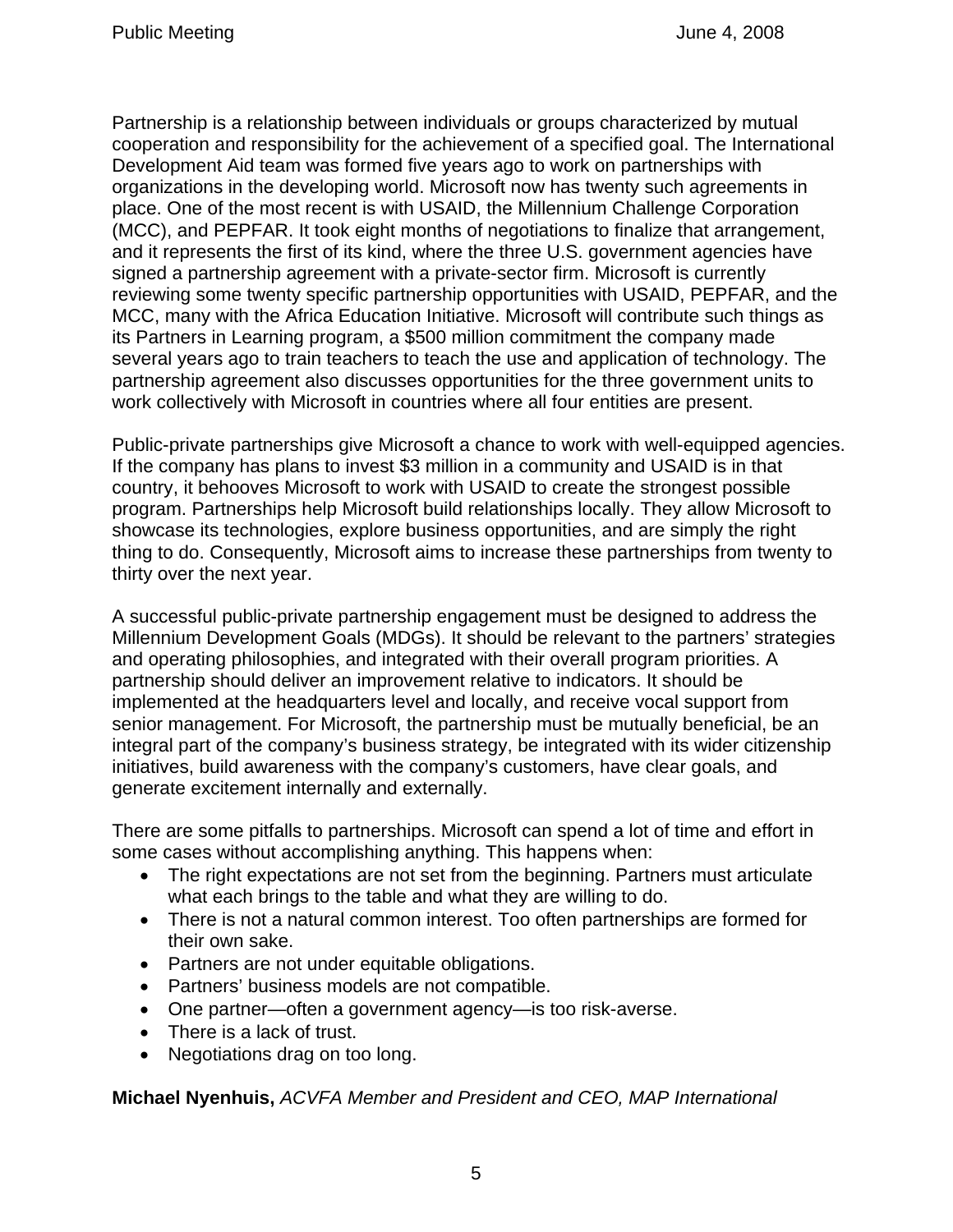MAP (Medical Assistance Program) International is an international nongovernmental organization (NGO) based in Georgia. It has one office in Atlanta and others in Savannah and Brunswick.

MAP has engaged in three different kinds of partnerships. For a midsized organization like MAP to participate in all three of these kinds of partnerships requires flexibility, humility, and a diverse team.

### *Directed partnership*

These partnerships occur under a straightforward transactional or contract model. For example, MAP manages USAID's stockpile of avian influenza protective gear, disinfectants, and other equipment used by first responders around the world. Directed partnerships have clear expectations and evaluation points, but it can be difficult for MAP to offer its own ideas when it sees better ways to approach a problem. To work best within this kind of partnership, MAP works to understand USAID's directions and needs.

### *Asymmetrical partnership*

These are partnerships MAP forms with organizations extremely different from itself. For example, MAP has a 50-year partnership with many branded and generic U.S. pharmaceutical manufacturers, which provide drugs and medical supplies for projects around the world. These massive corporations have very different mindsets and goals from MAP. When they make donations for certain countries, they are also thinking about opening markets. To better understand these companies and their aims, MAP has joined with them in an association called the Partnership for Quality Medical Donations (PQMD), which meets to discuss how to work together better.

### *Symmetrical partnership*

These are partnerships MAP forms with agencies like itself. For example, the organization has joined with five other midsized NGOs involved in international humanitarian relief work to form the Global Relief Alliance. Each organization has a different field of expertise, and together the groups can accomplish more holistic relief efforts. Negotiations with like organizations are comparatively easy, because they have similar cultures and goals. But difficulties can arise around issues of authority and direction among equals. In Kenya, MAP has a long-time presence and so took the lead in relief efforts following the political crisis there. A different organization had a long-time presence in Burma, so that group has led relief efforts following Cyclone Argus.

# **Discussion**

**Dr. Gayle** noted that money is central to partnerships. Often what are called partnerships are actually arrangements between funders and those that receive funds. She asked how such arrangements distort partnership.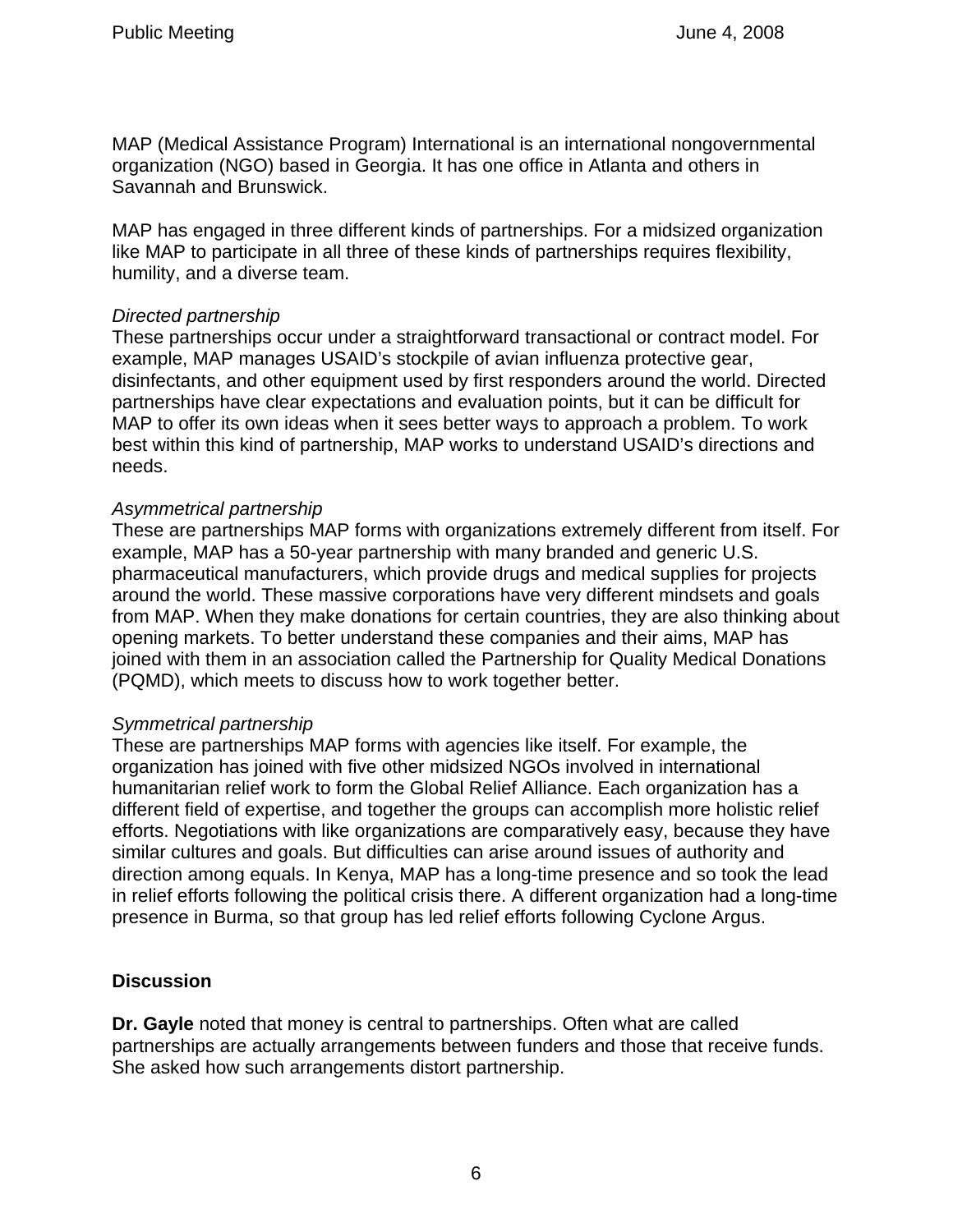**Dr. Gerberding** said that for a long time the CDC defined "partners" as organizations to which it gave money or those who lobbied on its behalf with Congress. These are actually the weakest forms of partnership. Stronger forms are those that are mutually beneficial.

**Dr. Bahl** said that the best partnerships were those in which each partner recognized its comparative advantage. USAID missions tend to have staff strong in management skills, with general knowledge of economics. So the Agency purchases technical assistance from the Andrew Young School. USAID staff lays out the problem and provides the entrée to important national government offices (e.g., that of a finance minister). The "indirect costs" included in those contracts end up invested in the Andrew Young School's students.

**Mr. Griffin** said that to mitigate the risks of those kinds of relationships, Microsoft gathers NGOs in the area it wishes to work. Microsoft provides software, technology, cash, or technical assistance to the NGO, and then USAID can support the same organization. Problems can arise, however, when projects cost more than Microsoft is ready to give. If Microsoft is ready to give \$100,000 worth of technology and software but the project has a scope of \$150,000, the NGO then must buy the remaining \$50,000 in technology. Unfortunately, such roadblocks tend to arise deep into negotiations.

**Mr. Nyenhuis** said that money can help build partnerships as well. Though MAP does not typically grant money, it determined that the best way for it to provide relief in Burma was to give money to its partner in the Global Relief Alliance with an established relationship there.

**Dr. Gayle** noted that both asymmetrical and symmetrical partnerships came with inherent tensions. In asymmetrical relationships the organizations have different goals, which could lead to conflict. More similar organizations, however, can also be competitors. She asked how the tensions in each kind of partnership could be resolved.

**Mr. Nyenhuis** said that MAP's pharmaceutical company partners have received a great deal of criticism for their unwillingness to release patents on drugs needed to save lives in Africa and Asia. In some forums, particularly those in Europe, MAP has been taken to task for its partnership with these corporations. MAP does not like everything the pharmaceutical companies do, and they don't approve of all of MAP's activities either. The key is to find common ground. The PQMD group offers an opportunity to work through some of those tensions, and MAP believes it also has an opportunity to influence those corporations.

On the other hand, many of the organizations in the Global Relief Alliance do rely on the same donors. The organizations share a great deal of information but then each goes to ask for money separately. The arrangement works mainly because staff members in these organizations know each other well and trust each other.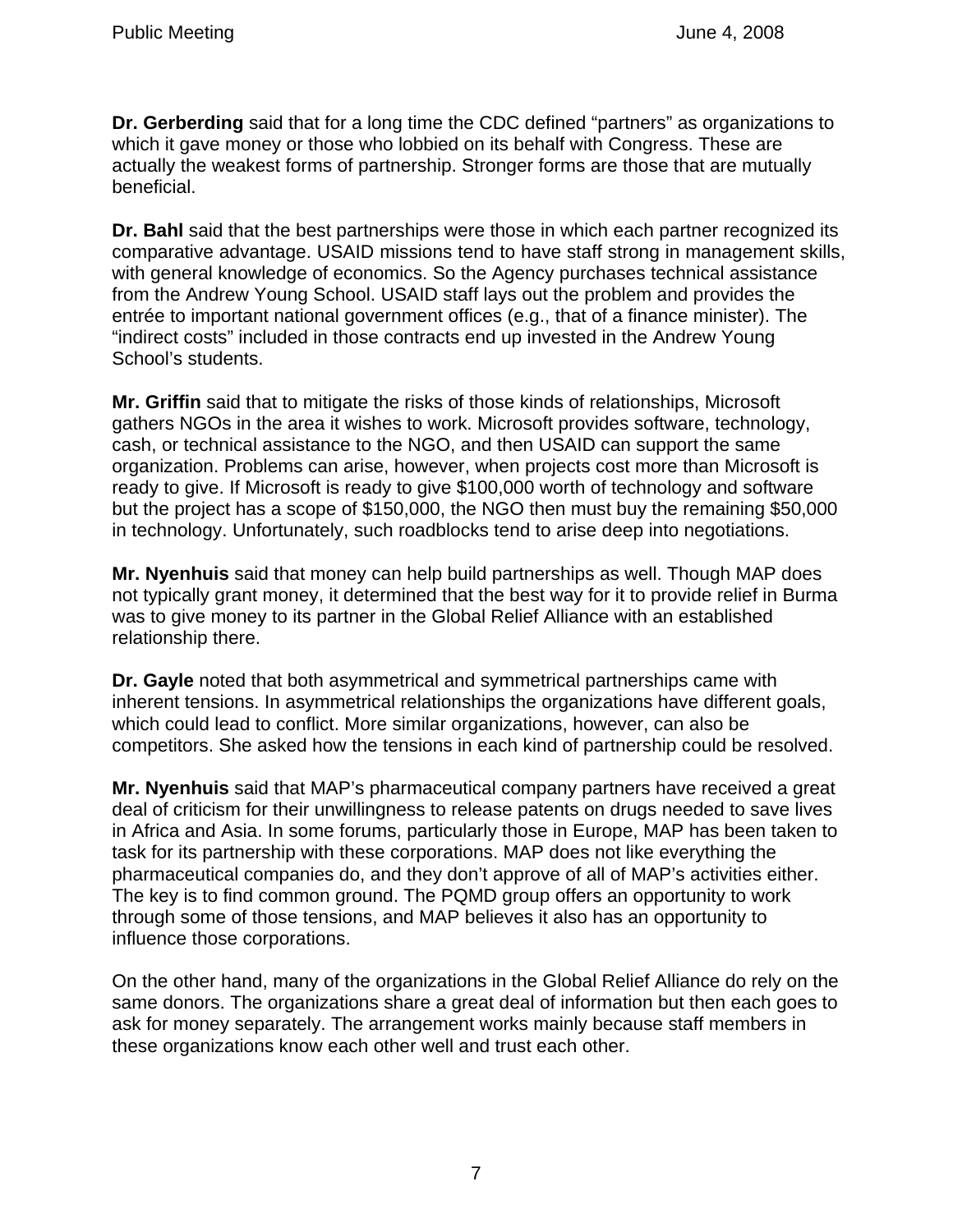**Dr. Gayle** noted that those in international development aim for long-term, sustainable changes in communities. To accomplish that requires partnerships with local NGOs and constituents. She asked how panelists—especially those from commonly mistrusted sectors like government and big corporations—have created such partnerships.

**Dr. Gerberding** said that the CDC has built trust by working apart from the rest of the U.S. government. The CDC tends not to work through embassies or under the U.S. flag; it works through local health ministries and alongside local NGOs. It prefers to invest in local NGOs and aims to hire local people. Some parts of the U.S. government preferentially invest in large, U.S.-based or developed-country-based NGOs. The CDC goes through a much more tedious process of investing in hundreds of small, local NGOs. Such organizations do not always succeed, but they are much more likely to be sustainable in the long term. For example, the CDC has hired and trained 2,000 local people through PEPFAR—perhaps the greatest contribution the program will make. Nearly all of the health ministers in Southeast Asia have been through the CDC Field Epidemiology Training program in Bangkok.

The CDC has traditionally occupied a unique niche, highly technical and evidencebased. Today, though, the CDC has had to dramatically transform itself as it becomes involved in care and treatment, broadening its workforce and capabilities.

**Mr. Griffin** said that Microsoft believed in working with local partners. The company has 30,000 Technology Learning Centers around the globe, all operated by local NGOs. As a secondary approach Microsoft works with organizations like the International Youth Foundation, which has infrastructure and relationships in the field already. In all, Microsoft has some 700,000 partners worldwide.

**Dr. Bahl** said that the Andrew Young School's goal is to promote sensible government policy, but host country governments are sometimes mistrustful if the school appears to represent the U.S. government. The first step is for the U.S. government to get out of the way, allowing for a direct relationship between a host minister and those providing services.

**Mr. Nyenhuis** said that most of MAP's development work aims to build up the program design, management, and finance of local NGOs, community-development organizations, and faith-based organizations.

**Judith Hermanson,** ACVFA Member, asked what mechanisms panelists had used to ensure mutual accountability in their partnerships.

**Mr. Nyenhuis** said that MAP is a subgrantee on a project in Kenya funded by PEPFAR through a coalition of NGOs. These different NGOs all have their own reporting systems. In order to fit well into that partnership, MAP adopted one of the other NGOs' reporting tools. One answer, then, is to share evaluation tools.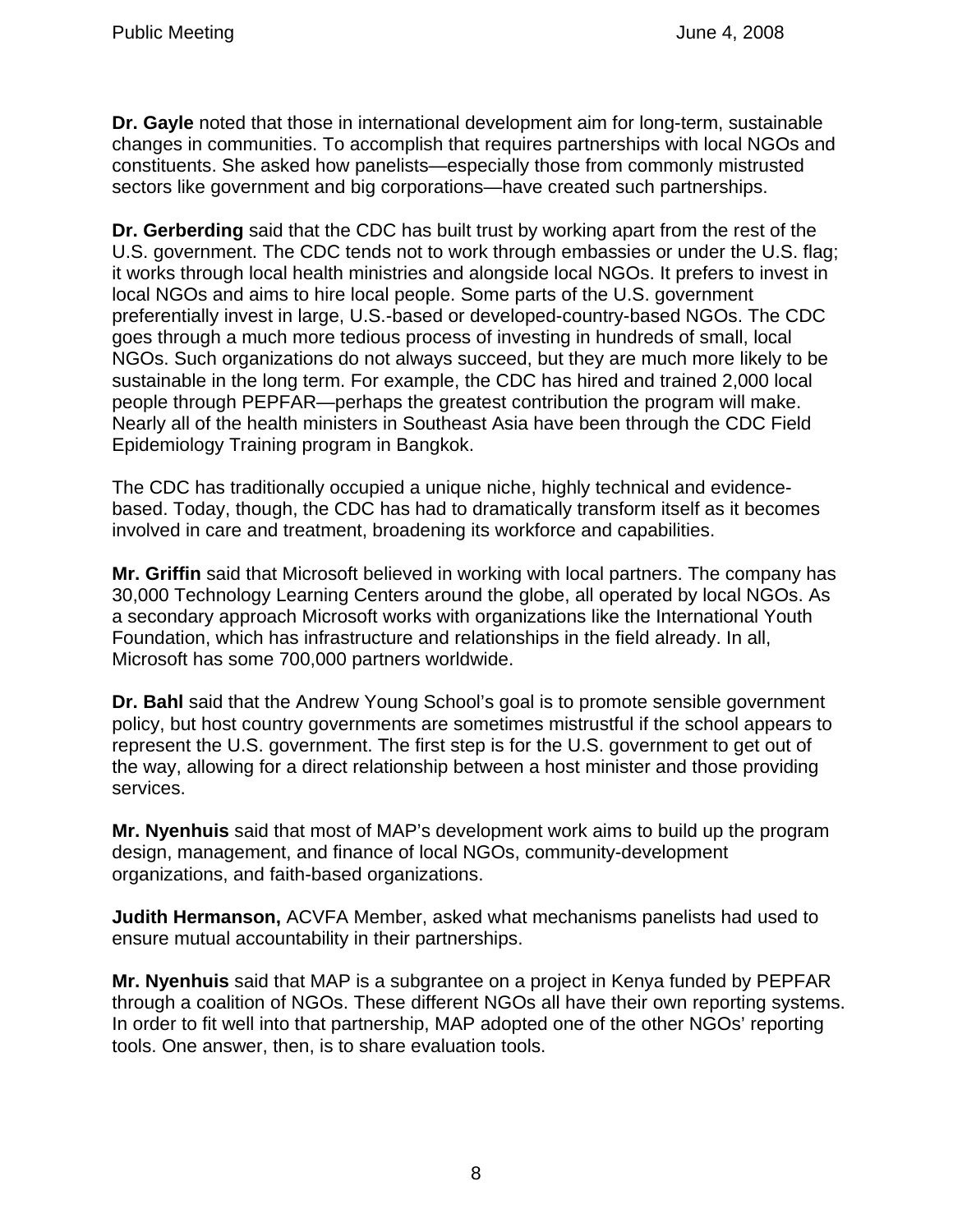**Dr. Gerberding** said that mutual accountability was one of the requirements of horizontal leadership. The CDC still doesn't do it very well, but it does it better than in the past. One important step is to define the shared goal and objectives. Take, for example, the need to invest in auditing to check corrupt governments. That need often isn't covered by the resources the CDC receives. There is so much pressure to put all resources into programs that management needs can be shortchanged. The CDC employs Country Operating Plans wherein the country, each agency, and each NGO involved knows its responsibilities.

International investments are different from domestic ones. Some failure is to be expected with international investments: if 100 percent pay off, one is probably not taking enough risk. It is hard to take risks with taxpayer dollars, but it is also necessary. One must expect a certain amount of failure.

**Dr. Gayle** agreed, but noted that diversifying partners made risk easier to bear, and that the foundation world had an easier time assuming risk. Sometimes those in international development translate "accountability" as "take no risk," which minimizes the opportunity for innovation. Mutual accountability is also an interesting concept because those in development don't have good systems for communities to hold aid agencies accountable. There is a power imbalance between those in USAID and major international NGOs on the one hand, and small indigenous NGOs and other community groups on the other.

**Aaron Williams,** ACVFA Member, said that partnerships are forged by leaders, but must have internal champions to be effective and sustainable. He asked how panelists fostered a collegial, respectful, productive, and engaged culture of partnership especially given that all staff members have their own daily jobs to attend to.

**Dr. Gayle** said that she has told her staff not to talk about other NGOs as competitors. It is a reality that CARE competes with them for funding, but if they are seen as competitors then CARE cannot maximize opportunities for cooperation.

**Dr. Bahl** pointed out that USAID makes heavy use of cooperative agreements and consortiums of responders. The Agency will award a grant to a consortium based on the comparative advantages of all its members, but then one group becomes a prime grantee and others become subgrantees. That creates a competitive environment, and USAID rarely holds the prime grantee's feet to the fire and asks what the cooperating organizations got from the partnership.

**Dr. Gerberding** said that sustainability depended in part on bringing back stories to the United States. Sometimes the CDC brings back people who have benefited from its work, sometimes the people who are working in the field. In Uganda the CDC has been working for a long time on hemorrhagic fever outbreaks, and the health minister has established such trust with CDC scientists that the country is actually funding the CDC, building a Center of Excellence for the study of hemorrhagic fever viruses.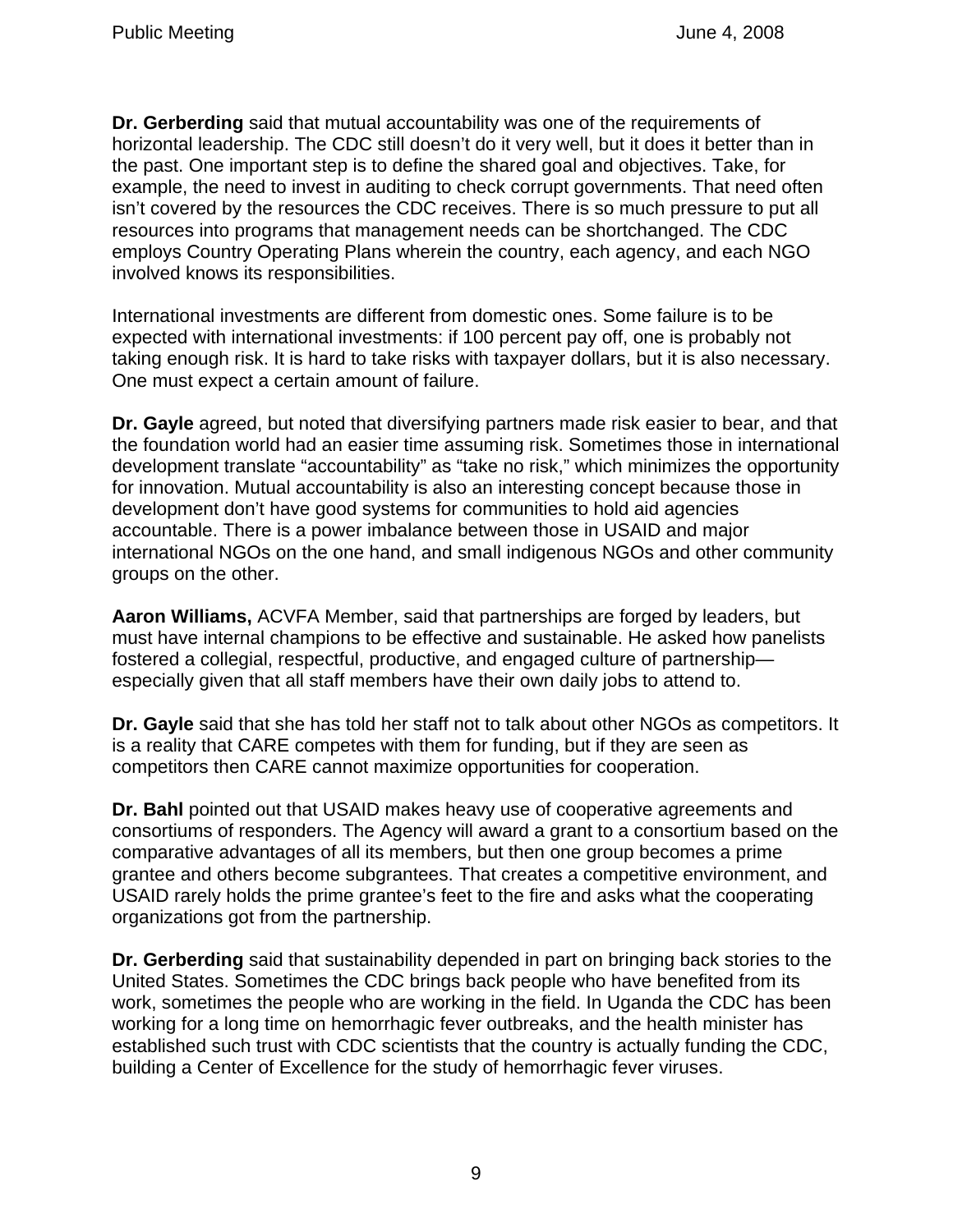**Mr. Griffin** said that sustainability had to be a "scorecard" issue. He said that as frequently as he discusses Microsoft's work externally, he has to make the same pitch internally just as often, telling the story to company executives and getting their support for additional partnership and investment.

**Dr. Gayle** said that organizations must honestly believe that they are better off as a result of partnerships. Too often lip service is given to partnership because it is the "right thing" to do. But the evidence is clear: partnership makes organizations more effective. Funders have a big role to play in enabling partnerships, by decreasing the insecurity over resources that leads to competition. The Gates Foundation, for example, has provided resources in a way that decreases competition and increases partnership.

**Mr. Griffin** added that USAID must regard partnerships as an important part of the Agency's strategy. It appears that Administrator Fore does so. She often discusses using a \$2 billion USAID investment to attract \$6 billion in private-sector engagement. Corporations can play a part, as long as they are comfortable saying that they are doing development work for business reasons.

**Nancy Aossey,** ACVFA Member, asked panelists how they resolved branding issues when they arose. Branding affects NGOs' fundraising and the goodwill reaped by corporations and governments.

**Dr. Gerberding** said that she had recently traveled in Africa and seen many posters up at various health agencies with undecipherable logos. One of the best things about the USAID logo is the tag line "From the American People." The use of a brand depends on whom one is trying to influence. People receiving services don't care who is providing them. They want to know whether a clinic is open and whether they can get their medicine. But branding does matter to host governments. The CDC is actually often much better off if it is not directly associated with the U.S. government—it prefers that the CDC brand stand alone, or not be shown at all.

**Dr. Gayle** said that sometimes branding matters because people have a positive association with the CDC and not another part of the U.S. government. For CARE, branding matters because it has implications for fundraising. It also matters because CARE has credibility in the places it has worked for a long time. Branding becomes problematic when it is used to exclude others. The NGO community also hasn't addressed to the same extent as the corporate world the question of how to make its various brands distinct.

**Dr. Bahl** agreed that sometimes is was necessary to be seen as independent of the U.S. government. The Andrew Young School was asked to work with the government of Jamaica on reforming its tax system to be friendlier to investment. The main problem there was to win the Jamaican government's confidence, which would not have been possible as a representative of the U.S. government. The school needed to present itself as an independent expert in the science of taxation.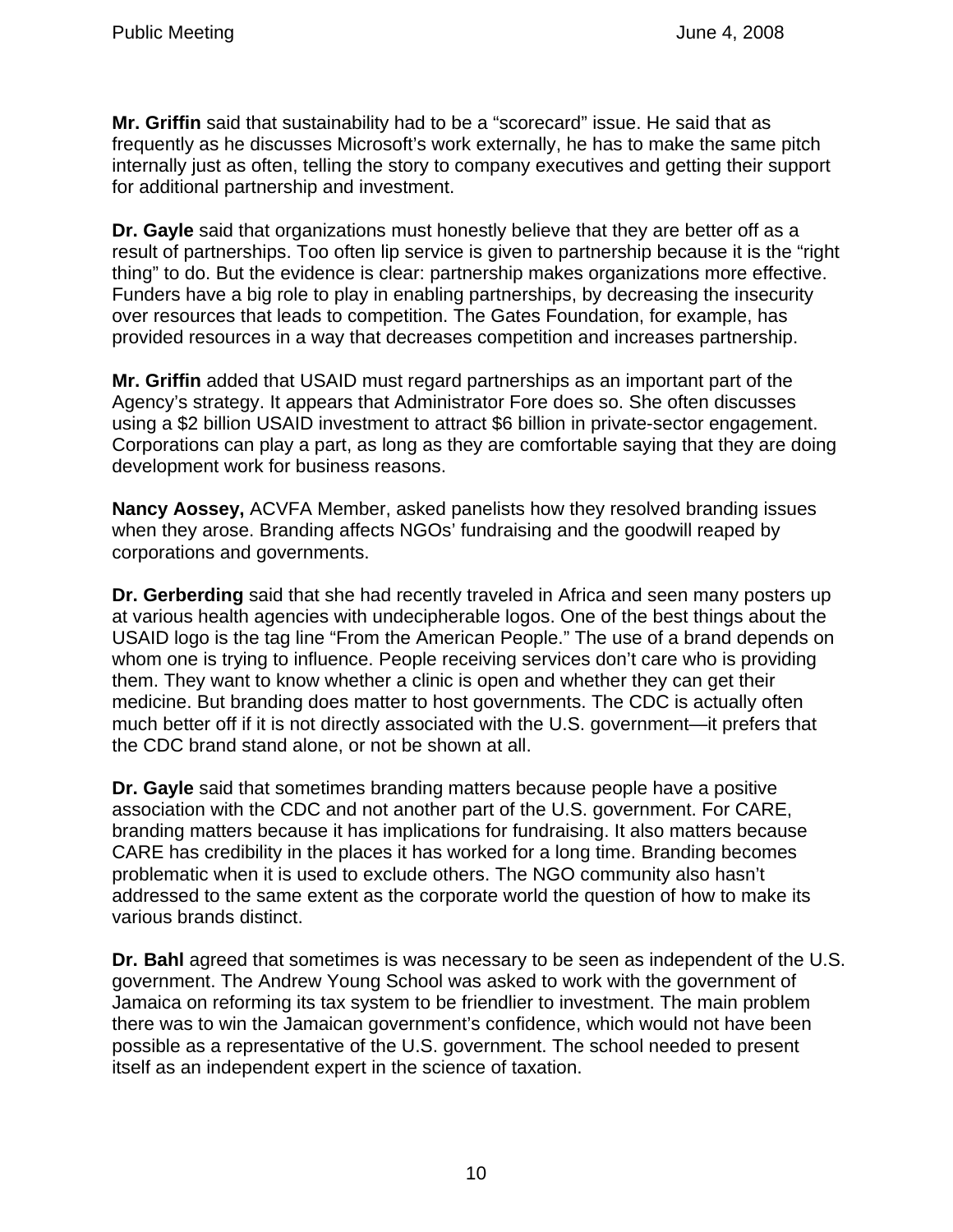**Mr. Griffin** said that often the development community will ask Microsoft to work with some other company on a project, which can result in a brand fight. Microsoft has walked away from partnership opportunities because it felt that its contributions needed to be branded. Other times corporations are able to share branding rights.

**Mr. Nyenhuis** said that the organizations in the Global Relief Alliance discussed whether they should put that collective brand on the work they do together, and decided against it so as not to lose their individual identities. In communication with donors, each organization simply claims the work of the Alliance as its own. On the ground the situation is different. In Kenya, where MAP led relief efforts, MAP put its banners on all eight of the clinics it set up. That was important because MAP had a long-term relationship with the government and wanted to show its presence. In Burma, where MAP is giving funds to another organization, its brand won't appear anywhere.

**John Sullivan,** ACVFA Chairman, commented that some on Capitol Hill have criticized Global Development Alliances (GDAs) as projects that would have happened anyway, for which USAID is simply positioning itself to take credit. He asked whether panelists felt that their work would have happened anyway, or whether there was real value to working with USAID.

**Mr. Griffin** said that Microsoft's partnership with USAID provided a necessary new dimension to what the company would have done anyway. Microsoft will offer programs and provide community learning centers, but the presence of a strong partner like USAID strengthens the company's presence.

**Herschelle Challenor,** a former ACVFA member, defended USAID's insistence on branding as a necessary antidote to past cases in which private voluntary organizations (PVOs) operating under USAID contracts tried to act as if they were independent. It was important to show that most of these PVOs were working under USAID policies. With respect to training, she said that one of the main governance problems she saw in Guinea was an inability to manage. It is clear that changing the culture of an agency requires training a critical mass of people. She asked to what extent the Andrew Young School had considered in-country training of as many as 30 people in a single agency. She also asked what was being done about francophone Africa, whose culture is so distinct and whose needs are so great.

**Dr. Bahl** said that for certain kinds of technical education, in-country training makes a great deal of sense. But for leadership training, it makes sense to bring people to the United States, where they can rub elbows with people from around the world and rethink their assumptions. Francophone Africa is very difficult because it is so different from the system Americans know.

**Dr. Gerberding** said that cultural exchange worked both ways: it is very valuable for CDC people to work abroad to understand the problems of other countries as well.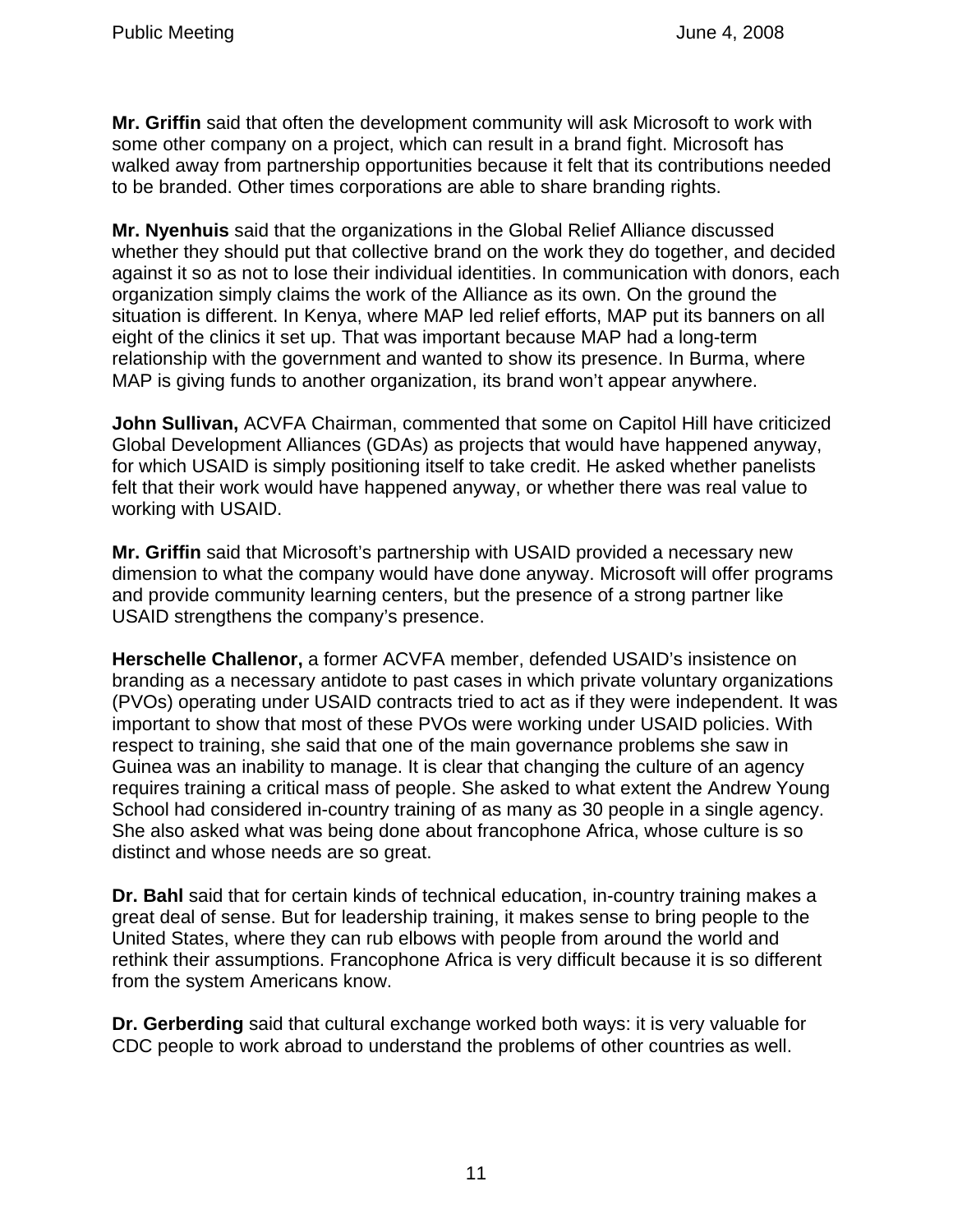**Bijan Fazlollahi** of the College of Business, Georgia State University, commented that his school has conducted training in other countries and the United States, and that both are necessary. The College of Business has established a sustainable program overseas that now teaches 2,000 people. But it is necessary for people to see and experience the United States. They return home with a completely different mindset, and then can train others. He noted that while USAID works with large corporations like Microsoft and Intel through GDAs, there are no local mechanisms for an organization like the College of Business to work with local companies and USAID. Unsolicited, it is very difficult to get an audience with USAID. The College of Business has only originated one program with USAID in fifteen years, and that took three years to launch. The school has established programs in partnership with USAID on women and entrepreneurship, but the impetus for those came from USAID. There are no mechanisms for a smaller organization to submit a project to USAID for consideration.

**Wayne White** observed that several panelists had discussed issues of comparative power among partners, which to him raised the issue of power in relation to developing countries. Such power dynamics arise in connection with the decision to export grain as opposed to buying local sources, for example, or the donation of drugs from major pharmaceutical companies, or the choice of who gets training for a coming generation of leadership. He asked whether the partnerships being discussed allowed sufficient space for a country-specific voice and country knowledge.

**Dr. Gerberding** said that these questions were central to the emerging field of international development ethics. The CDC is just beginning to grapple with such dilemmas. It can be very difficult to truly set aside one's U.S. perspective and allow those from a host country to lead.

**Mr. Nyenhuis** said that one of the ways MAP dealt with the issue was to staff all of its country offices locally. MAP does not send American expatriates to lead its offices anymore. Its own staff therefore offers a local voice, and MAP simply needs to make sure that that voice is heard within the organization. The next step is to make sure that MAP's partners have the same respect for the local voice.

**Dr. Gayle** said that this was the case in most organizations operating overseas today: employees are hired locally. That requires a greater tolerance for risk. Directing large amounts of money while trying to foster local accountability means accepting some risk of failure. In order to listen to local voices an organization must take the time to develop managerial capabilities, and along the way there may be some bumps in the road. But without accepting that risk, one can never have true local representation.

# **UPDATE ON USAID'S DEVELOPMENT GRANTS PROGRAM**

**Terri Hasdorff,** *Director, Center for Faith-Based and Community Initiatives, USAID*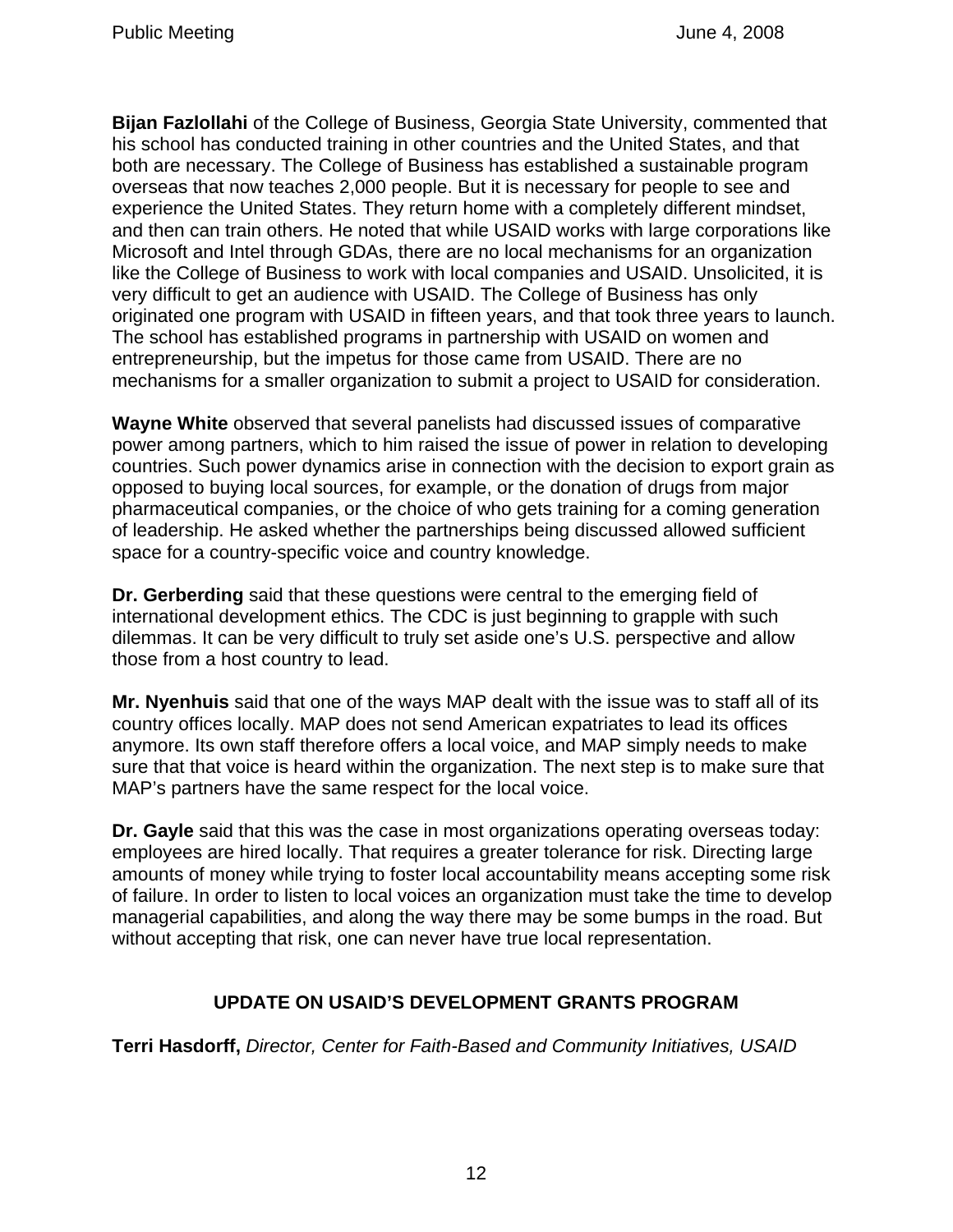The President created the Office of Faith-Based and Community Initiatives (FBCI) in 2002. This followed Congress's action on welfare reform in 1996, which allowed faithbased organizations to compete for government grants on an equal footing with others.

The Center for Faith-Based and Community Initiatives at USAID serves as the primary FBCI center for international development. It is geared toward NGOs of all faiths and sizes, and brings together groups that had previously worked separately. Ms. Hasdorff suggested that attendees who belong to large organizations consider how they can be mentors for smaller ones. Small, grassroots NGOs are always hungry for opportunities to learn.

The FBCI Center has been convening meetings to discuss specific issues. A meeting coming up in a month will focus on water issues; faith-based and community-based organizations interested in learning more about working together and hearing from water experts at USAID should attend the meeting. (The FBCI Center will issue an announcement. The Center also puts out a newsletter; groups can sign up to receive it at www.usaid.gov/our\_work/global\_partnerships/fbci.)

The Development Grants Program was established by Congress as part of the FY2008 Consolidated Appropriations Act. Congress intended the program to address the problems small NGOs have had in competing for grants as USAID's operating funds and staff have declined while programmatic funds have risen. The Development Grants Program dovetails with USAID's recommitment to embracing the broad community of committed development organizations.

Specifically, the program will offer small grants to active U.S. and indigenous NGOs that have had limited prior direct grant funding opportunities with USAID. The FY2008 funded awards will cover a three-year project period. Grants will be provided in coordination with USAID missions in a number of countries whose sector priorities match the funds available. Interested applicants will have the opportunity to comment on a draft request for applications (RFA) later in June, to be posted on www.grants.gov. USAID will issue the actual RFAs in a few months. Nondevelopment grant programs in the health sector will incorporate outreach to new partners for small grants in Child Survival and Health, the Malaria Initiative, and the New Partners Initiative. Grants will range from several thousand dollars up to a maximum of \$2 million for a more competitive organization; total funding will be about \$50 million. Likely sectors to be included are microenterprise, water, and women's empowerment. Other sectors may be added as funds become available. The Development Grants Program will be coordinated by the PVO/NGO Division of the Office of Development Partners.

# **KEYNOTE ADDRESS**

**James Kunder,** *Acting Deputy Administrator, USAID*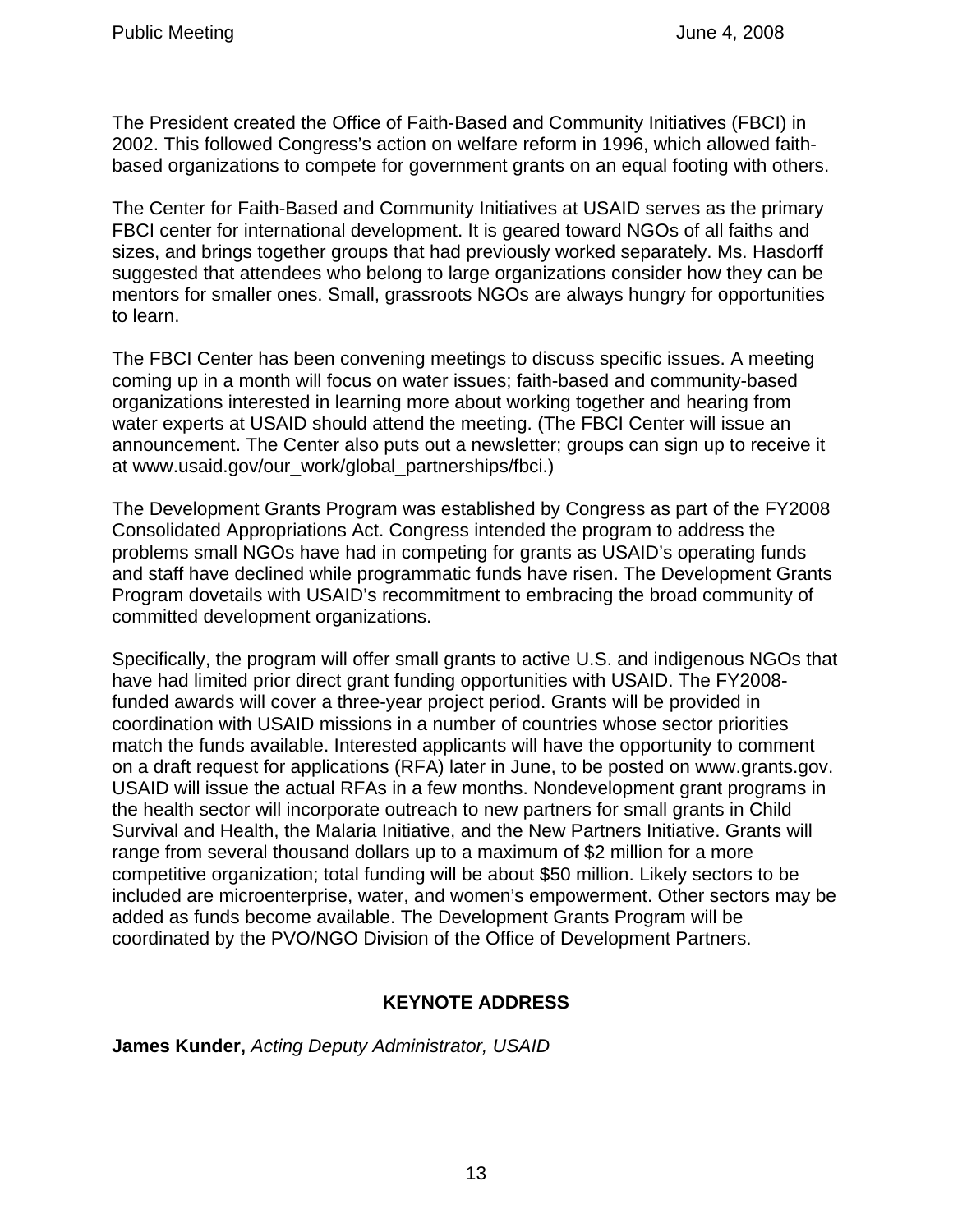Mr. Kunder thanked John Hicks of Georgia State University and Janice Rice and Carrie Hackett of the Metropolitan Atlanta Chamber of Commerce for helping to bring the ACVFA meeting to Atlanta. He also thanked ACVFA members for their commitment to the advisory process. The Administrator and all other senior managers at USAID appreciate it. He welcomed Deborah Benson of Operation Blessing to ACVFA, and all of the new members of the Subcommittee on Public Outreach Subcommittee: Paul Clark, Deborah Bensen, Craig Charney, Mike Kiernan, Robert Tappan, William Reese, and Ellen Yount, along with Johanna Schneider, Mike McCurry, and Sig Rogich, who could not attend.

There is much good work in the development arena, and yet those doing it have not yet explained it to the public. Polls have asked the public what percentage of the federal budget goes to foreign aid: the median answer is 38 percent. As all present know, the true answer is under 1 percent—and if one only counts nonmilitary, nonsecurity assistance, it is *far* under 1 percent.

This is one of the most exciting times possible to be involved in international development. Never since the Cold War has a broader swath of the American public understood that what happens in the developing world is directly relevant to the United States. There are a number of reasons why people are aware of that truth, including counterterrorism, jobs, trade, and reconstruction after disasters. The challenge for those in international development is to translate that awareness into concrete action and resources.

Those who are political appointees of this administration won't be with USAID for the next chapter of this story. But the essential elements of that next chapter will likely include public-private partnerships, humanitarian intervention, the role of information technology (including the Global Development Commons, or GDC), and possible changes in U.S. government structure.

### *Public-private partnerships*

Anyone who believes that human development requires more resources must attend to public-private partnerships. Thirty years ago, capital flows to the developing world consisted of 70 percent government money. Today the overall flows are much greater, and 70 percent comes from foreign direct investment. The challenge is to push that investment in developmentally sound directions.

USAID is making progress in this regard in a few ways. One good example comes from the Agency's partnership with Home Depot on the Responsible Asia Forestry and Trade Program, which promotes sustainable management of forests in Asia. USAID has done projects with Home Depot in the past in Indonesia, Malaysia, Cambodia, and Vietnam. Now, however, USAID is working with the company in China, Japan, Singapore, and Malaysia—places where the policy and business decisions are made that affect the forests in Vietnam, rural Indonesia, and Cambodia. USAID is opening its first office in China, not because China needs foreign aid but because if the Agency cares about sustainable forestry management in East Asia, it must engage in a development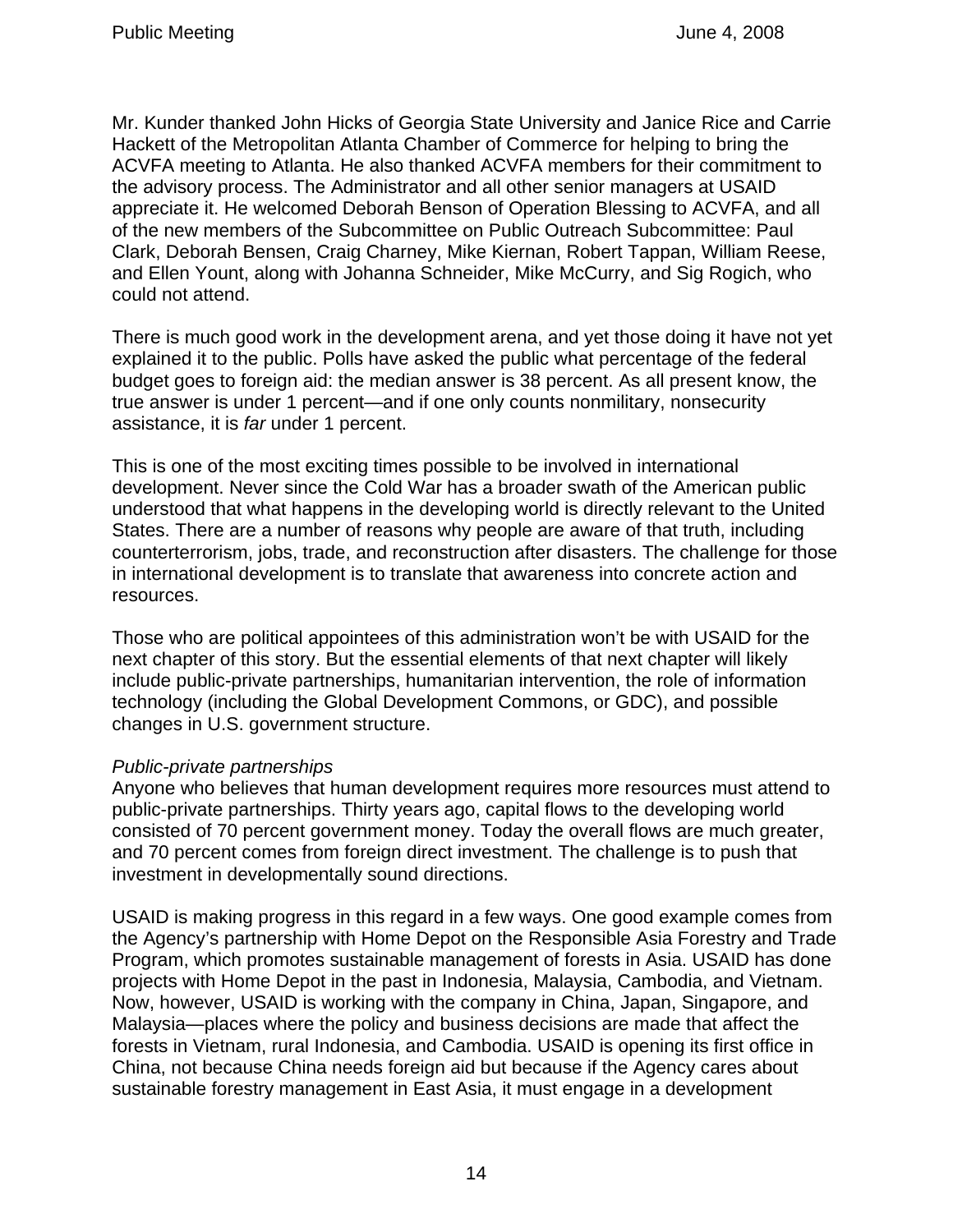dialogue with Beijing. This is part of the next generation of development: not just to engage the action in the field, but also to be a part of the business and policy decisions that affect that action.

Another good example comes from USAID's work with Coca-Cola on water and watershed issues. This partnership represents a new corporate model that reduces transaction costs: rather than individually designing public-private partnerships in each of several African or Asian nations, USAID and Coca-Cola are establishing a global framework for partnership in the water and watershed sector.

### *Humanitarian assistance*

A number of Atlanta firms have made significant contributions to the relief efforts in both Burma and China in recent weeks, notably UPS and AT&T. In many ways, USAID is still confronting the problem of access. The Agency has managed to wedge open some humanitarian space in Burma, but it has not been nearly enough or nearly fast enough. Too many of the initial victims have not received any assistance. USAID has received only one visa, and the staff member who holds that visa has tried to get into the Irrawaddy delta as much as possible, but it is a tightly controlled area. The U.S. military is waiting offshore, ready to help if allowed. USAID has been creative in using the openings negotiated by the Association of Southeast Asian Nations (ASEAN) and other regional bilateral donors—India, Bangladesh, and Thailand—trying to help them and the NGO community wherever possible. That will be a continuing challenge: how to open up humanitarian space in places like Burma?

# *Information technology*

An American teenager can download music to an iPod at low cost, but it is not yet possible for poor children to download good educational opportunities and health messages. Technological progress provides untold new opportunities that the development community has not yet exploited. Today, if some Ugandan farmers encounter a pest, maybe the word reaches the country's government, and maybe USAID finds an expert in that blight six months later, and maybe the information gets to the farmers in a year, by which time two years' crops will have been lost. Why can't the Ugandan farmers get that information immediately, by communicating with an expert at Iowa State University directly? There are institutional barriers, yes, but technology can facilitate the communication. That is in part the purpose of the GDC.

There is also potential for exciting breakthroughs in other areas. USAID has a group now examining the potential of cooperation with the International Standards Organization (ISO). The ISO originally promulgated primarily technical, mechanical, and industrial standards intended to promote compatibility in the global marketplace. But ISO has broadened its purview to include environmental and workplace safety standards. This is a system that the development community does not have to drive the world industrial community is driving ISO standards. Might it be possible to insert developmental standards into the global ISO system, so rather than trying to force a change that benefits human progress, those in international development capture it in the broadest systems of the global economy?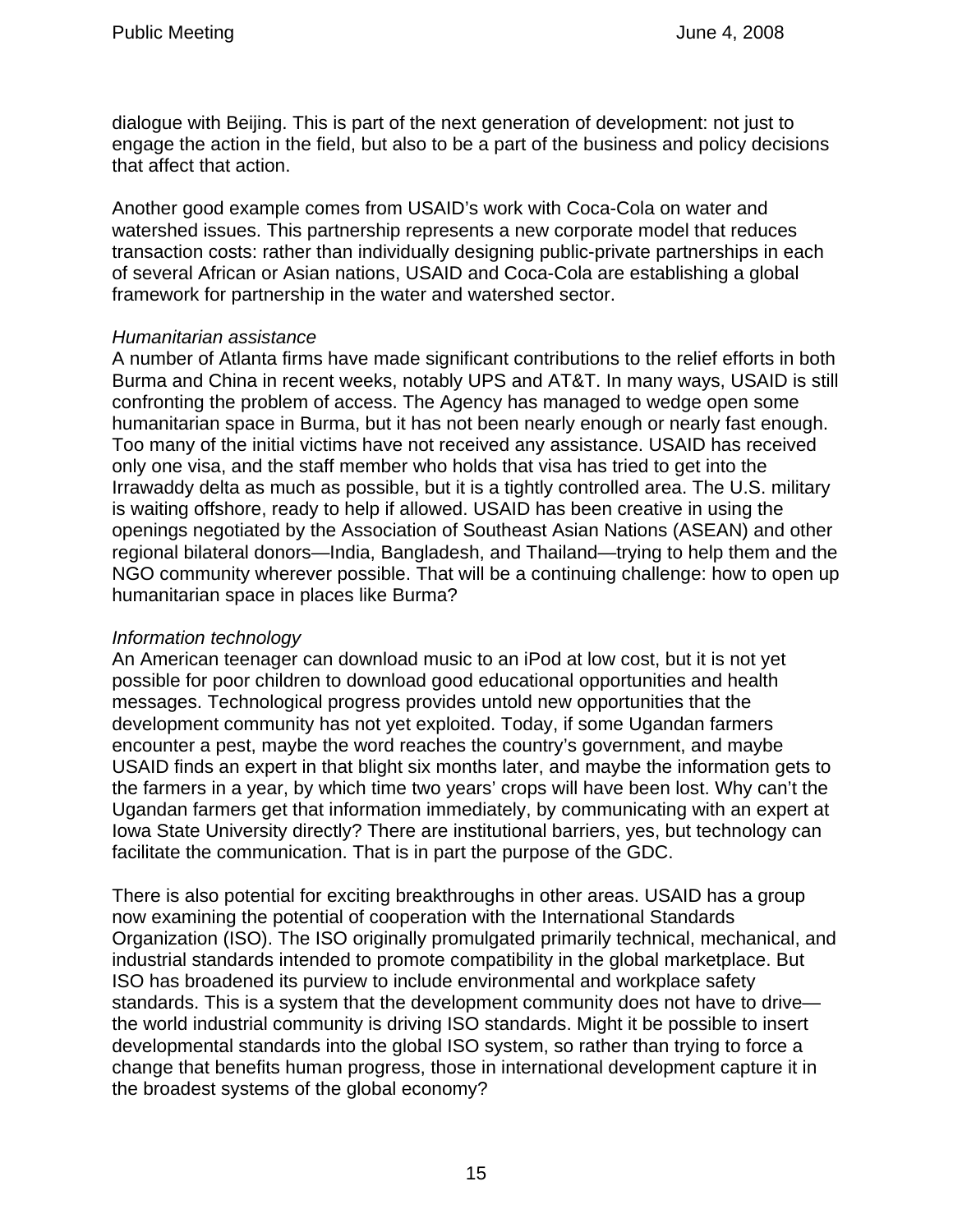# *U.S. government restructuring*

According to an article in *Congressional Quarterly*, a new provision just inserted into the House's version of the Defense Authorization Bill records Congress's desire for the next administration to "establish a new standing advisory panel to improve cooperation among the three arms of the federal government responsible for defense, diplomacy, and international development, the latest effort to improve coordination among bureaucracies whose overseas missions are expected to be increasingly intertwined, as they are in Iraq and Afghanistan."

The mechanisms within the U.S. government for the delivery of foreign assistance have become much more diffuse, diverse, and complex over the last thirty years. Twenty years ago, all health programs overseas were USAID programs. Today, though, the CDC has health programs in Africa. The Environmental Protection Agency has partnerships with environment ministries around the world. The DOD has become an increasingly important actor. It remains to be seen how all these efforts can be coordinated with the private sector.

In addition, USAID has recently launched a new Development Leadership Initiative. An attendee commented earlier on how difficult it can be for small organizations to get USAID's attention; in part that is because there are far fewer staff members to talk to than there once were. Thirty years ago USAID had 4,700 foreign-service officers. Today it has 1,180. (This is in addition to about 1,000 civil servants, 500 foreign-service contractors, and 5,100 foreign national employees hired in-country.) On the one hand the Development Grants Program is a worthy initiative; on the other, it is embarrassing that Congress has had to direct USAID to work with small NGOs. There aren't enough people in the Agency to engage all the opportunities in the private sector. The Development Leadership Initiative aims to combat this problem by doubling the number of USAID's foreign-service officers within the next three years. Congress appears to be supportive.

# **Questions and Answers**

**Dr. Helene Gayle,** ACVFA Member, asked what USAID needed to do differently in its next stages.

**Mr. Kunder** said that first, the Agency needs more staff. Second, it has been considering how best to use that staff. In the past USAID could train people in difficult languages, improving their ability to work in the field. The Agency cannot do that now because everyone must serve as a contract administrator, but when more people are hired perhaps it could begin to do it again. USAID also wants to continue to have most of its staff in the field. Above all, the Agency is considering changing the job description of the standard foreign-service professional to classify him or her primarily as a catalyst of other development efforts in a country. An officer arriving in Malawi should be able to assess development priorities and then assess all other entities working on them. The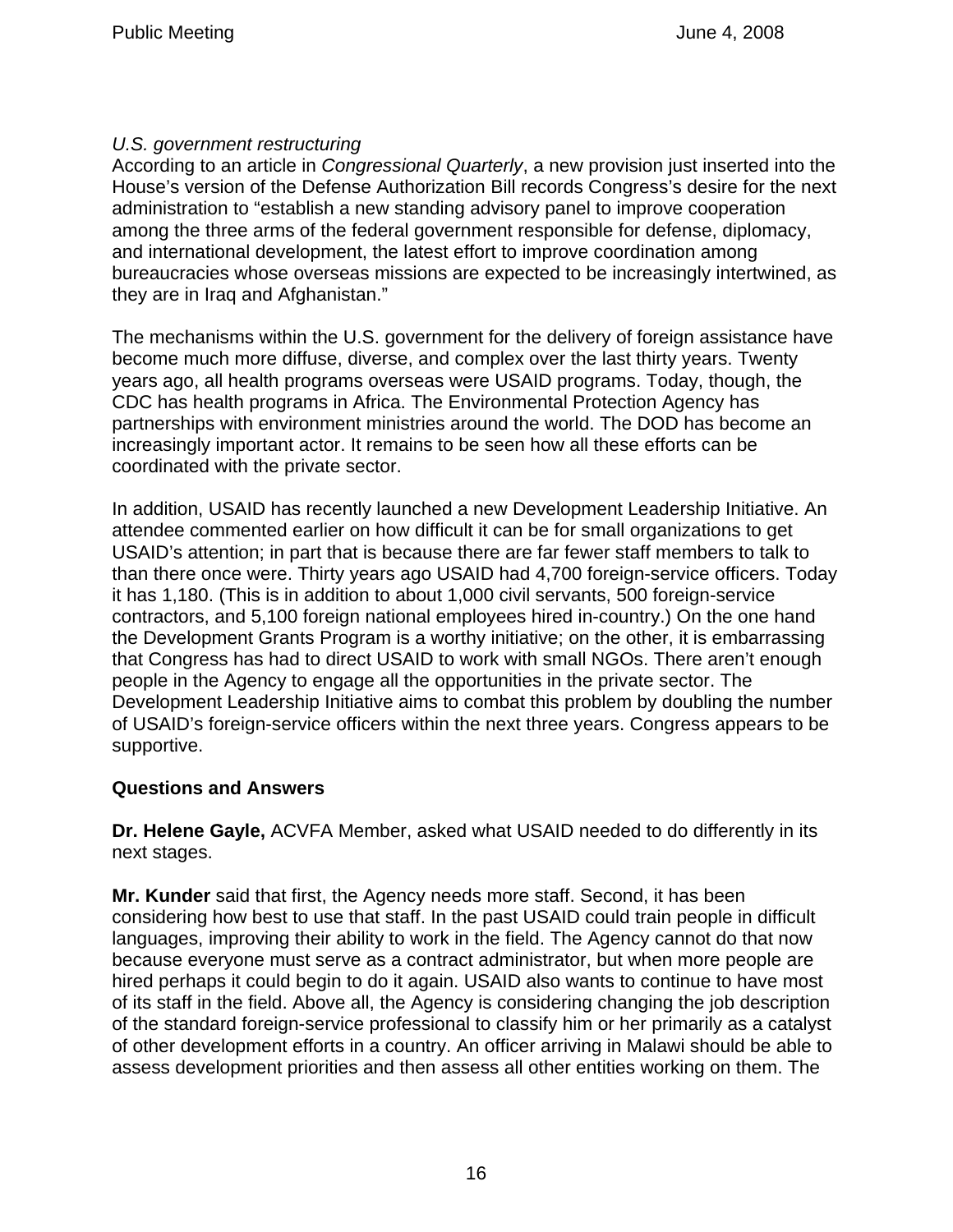Agency is also considering creating a second backstop capability for all staff members, so that all education officers, for example, are also trained in public-private partnerships.

**Terri Hasdorff,** Director, Center for Faith-Based and Community Initiatives, USAID, added that USAID does not tell its story well enough, and does not receive as much communication from the field as it would like. Better contact is needed between mission offices and NGOs overseas.

**Judith Hermanson,** ACVFA Member, noted that the new Foreign Assistance Framework, new business and policy decisions, and new staffing capabilities all seem to contemplate the intertwining of at least two of the D's—diplomacy and development. She asked how those two should operate together.

**Mr. Kunder** said that the institutional framework devised in the post–World War II era consisting of the National Security Council, the State Department, the DOD, and so on—was groundbreaking at the time, but fails to reflect the dynamics of today's world. There is a growing consensus that additional coordination is necessary to take into account PEPFAR, the MCC, the many State Department offices running foreign-aid programs, the CDC, the DOD, and much more. He said that he frequently received complaints from ambassadors wanting to know, for example, why USAID had sent an energy team to their countries without consulting them, and when he checked he discovered that the team was in fact from the Department of Energy. So it is clear that something must be done. While there are many great ideas, however, that "something" is still in its nascent stages. Among other proposals are ones to create a Department of International Development and to merge USAID into the State Development. A dozen different commissions and committees are considering various options. The next administration will have to confront the questions of what if any structural changes should take place.

**John Sullivan,** ACVFA Chairman, read a question from an attendee asking where on the USAID Web site one could find names, titles, positions, and e-mail contacts of personnel in country offices.

**Mr. Kunder** said that decisions about what information of that kind is put on the Web site are made by the diplomatic security office at the State Department. For security reasons much of it is not made available. He recommended calling the desk officer in USAID's Washington office and asking how to get in contact with the relevant person in a given country.

**Mr. Sullivan** read two related questions from attendees. The first noted that Americans lack understanding about foreign aid and its role globally, and asked how USAID could educate the American people. The second asked how USAID was planning to manage the length of grants to deal with the fact that development programs typically take years.

**Mr. Kunder** said that USAID has been trying hard to publicize its work. A Government Accountability Office (GAO) report recently praised USAID's creation of Development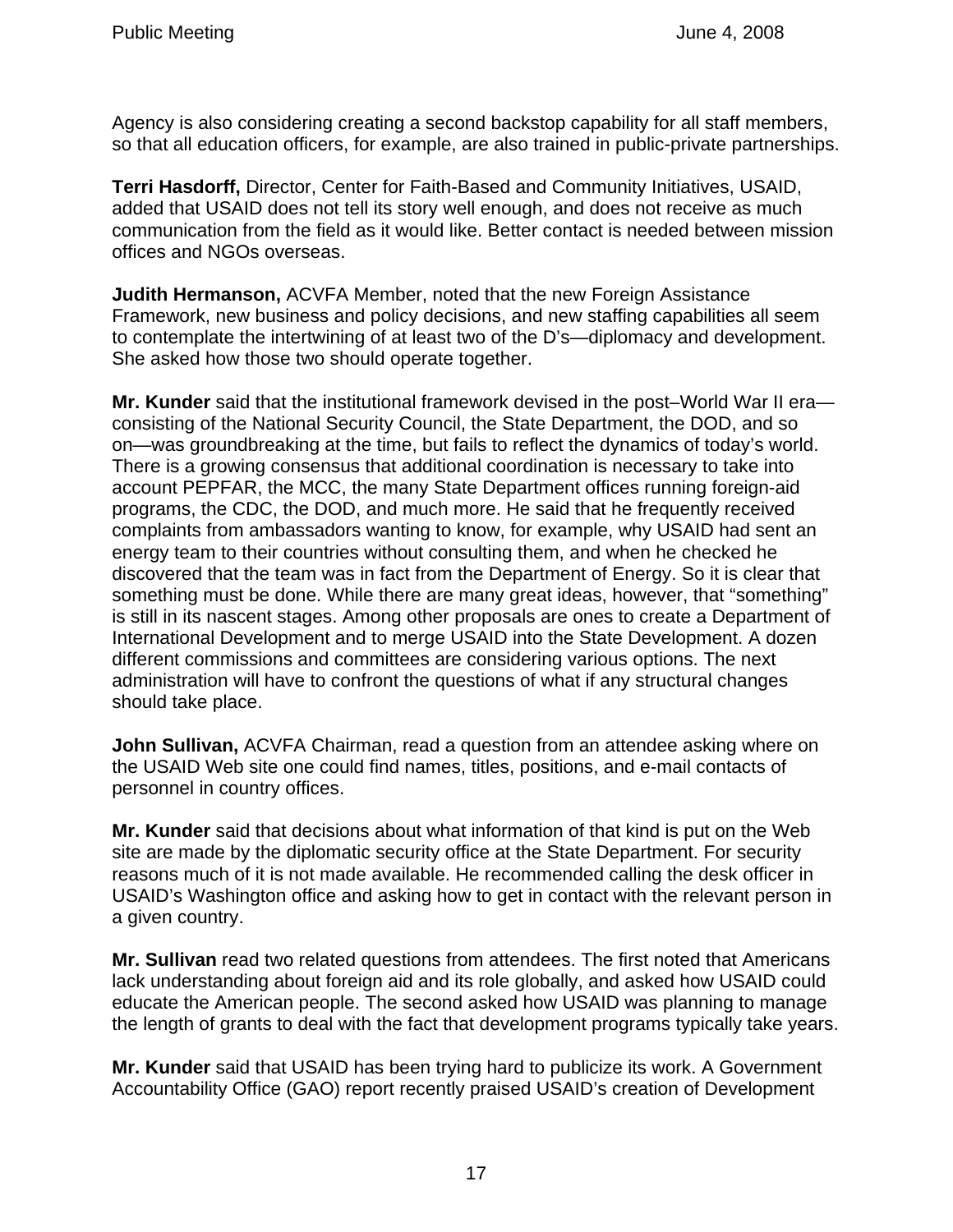Outreach Coordinators, contractors at each mission hired to explain the Agency's work to the local populace. There are two limitations: a lack of resources and statutory provisions that prohibit "selling" foreign aid within the United States, though USAID is permitted to explain its work. The first is the bigger problem. The Agency doesn't have enough people to expend any personnel on congressional liaison or other promotion.

As to long-term development horizons, Mr. Kunder said that the Agency understands that it takes long-term sustained funding to foster long-term sustained change. But Congress will never give up its annual appropriations bill. In fact, in USAID's 2008 appropriation, 104 percent of the funds were earmarked to a specific program or country. There were so many earmarks that some of the funds had to be counted twice. Those in the nonprofit and corporate sectors will have to help USAID lobby on the Hill for greater flexibility.

**Mr. Sullivan** read a question from an attendee asking how the requirement for a joint State-USAID strategic plan has limited USAID's flexibility to work with other U.S. government departments. There seem to be many strategic plans for international aid. Are these coordinated?

**Mr. Kunder** said that the good news was that the administration recognizes the need for multiyear strategic plans that reach beyond annual funding cycles. The development-assistance reforms were meant specifically to link foreign aid to U.S. foreign policy. Not everyone agrees with that approach, and perhaps the new administration will change direction. The reforms also fulfilled an additional purpose: to make it possible to describe how much money is going to a given country. Along the way to answering that question, USAID has driven itself to link aid to foreign-policy priorities. That has limited flexibility, but USAID has not been limited in its ability to work with other agencies.

**Mr. Sullivan** asked what Mr. Kunder meant by "human progress." With the global environmental crisis upon us, he asked whether USAID would facilitate more sustainable development.

**Mr. Kunder** said that one of the main problems in international development was that that goal "human progress" was so vague. If USAID and the private-sector development community decided that their singular goal should be to eradicate illiteracy by 2020, they could undoubtedly accomplish that. The problem is that there is no such unifying goal. All those in development are making progress in their own paradigms, but there has been no good overall definition of the goal.

# **BUILDING AN AMERICAN UNDERSTANDING OF U.S. FOREIGN ASSISTANCE**

**Facilitator: William Reese,** *ACVFA Member and President and CEO of the International Youth Foundation*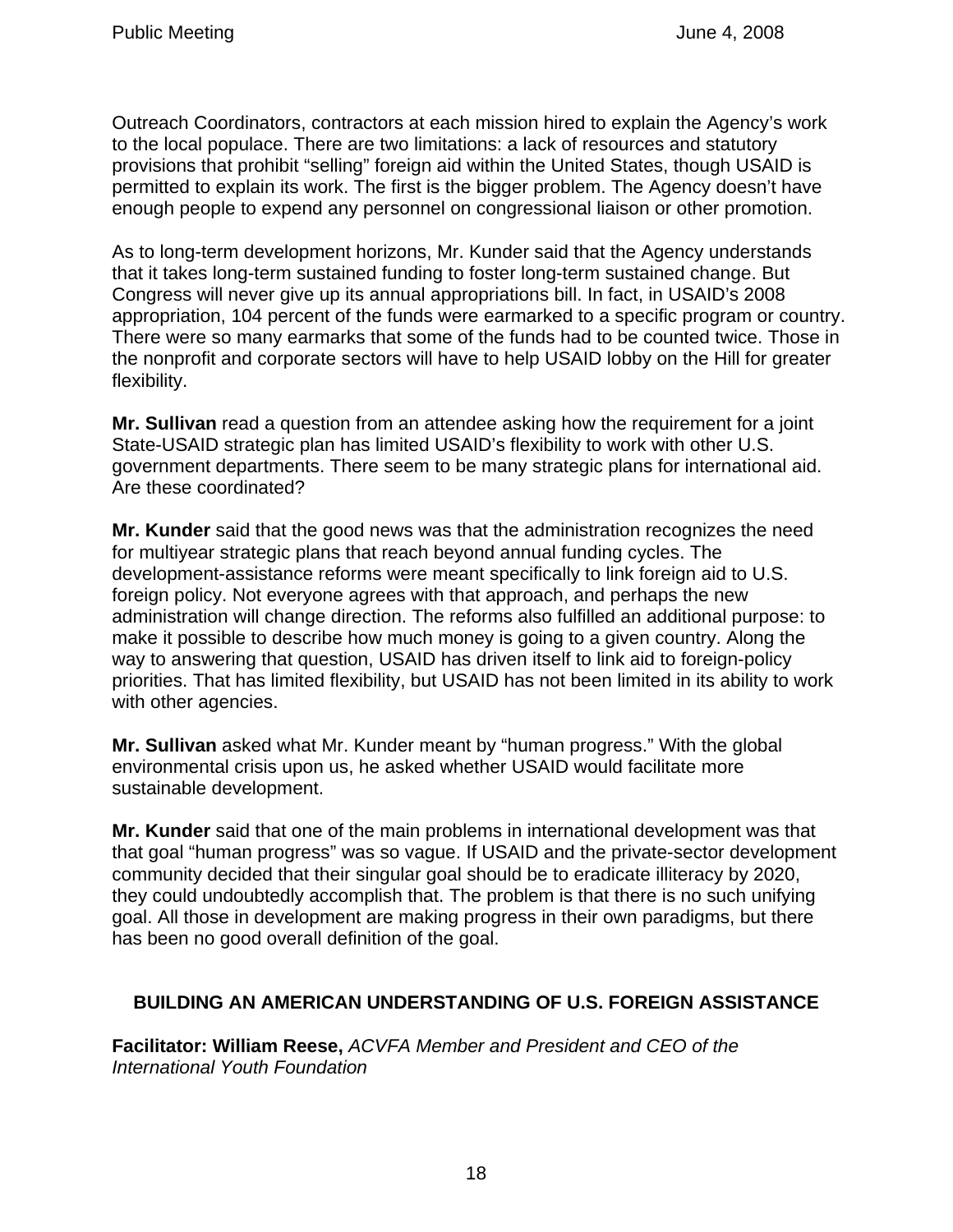Over lunch, attendees discussed two sets of questions in small groups. First, each group was asked:

*From your experiences (PVO, private sector, university, volunteer organization, etc.), what is a real "learning" you've gained from privatepublic partnerships you have tried? What is a hurdle you have had, and what did you learn from it, that you would share with the ACVFA? Have you had a serious problem that you were unable to solve that USAID's Global Development Alliance might try to help you with? Are there types of services that you'd like to see the GDA try to provide to PVOs/NGOs?* 

Groups reported back to the full group on their discussions. Recommendations and comments included:

- USAID should provide more information on the benefits of partnerships to various sorts of entities. How do corporations benefit from their partnerships, for example? How does the DOD benefit from its partnerships?
- More missions need the discretionary funds to participate in partnerships when they are available.
- To bring more accountability to the grant process, USAID should include a threeyear benchmark evaluation procedure in the RFA of every grant. The goal would be to encourage local projects built with local governments and organizations, and to provide an opportunity for local people to tell their stories about what they thought of a project. This could be done over the Internet at relatively low cost.
- New partnerships could be created by organizing networks in various cities consisting of the broadest possible array of businesses, NGOs, and other groups with interest in international development, including community groups indigenous to other countries. Such partnerships would provide new direction to foreign-aid policy. To develop such partnerships, USAID should provide a longer notification period, perhaps six to nine months between the presolicitation notice and the RFA, to give new groups an opportunity to develop.
- Many organizations have difficulty communicating information about their international work to their constituencies. Group forums could improve that communication, perhaps on the model of the Rotary Club's Polio Plus Partnership.
- USAID should assume more of a leadership role in addressing any given country's problems, fitting NGO programs into the Agency's overall goals.
- USAID should continue to encourage partnerships in its contracting and granting processes, especially partnerships between universities and NGOs, which happen too infrequently.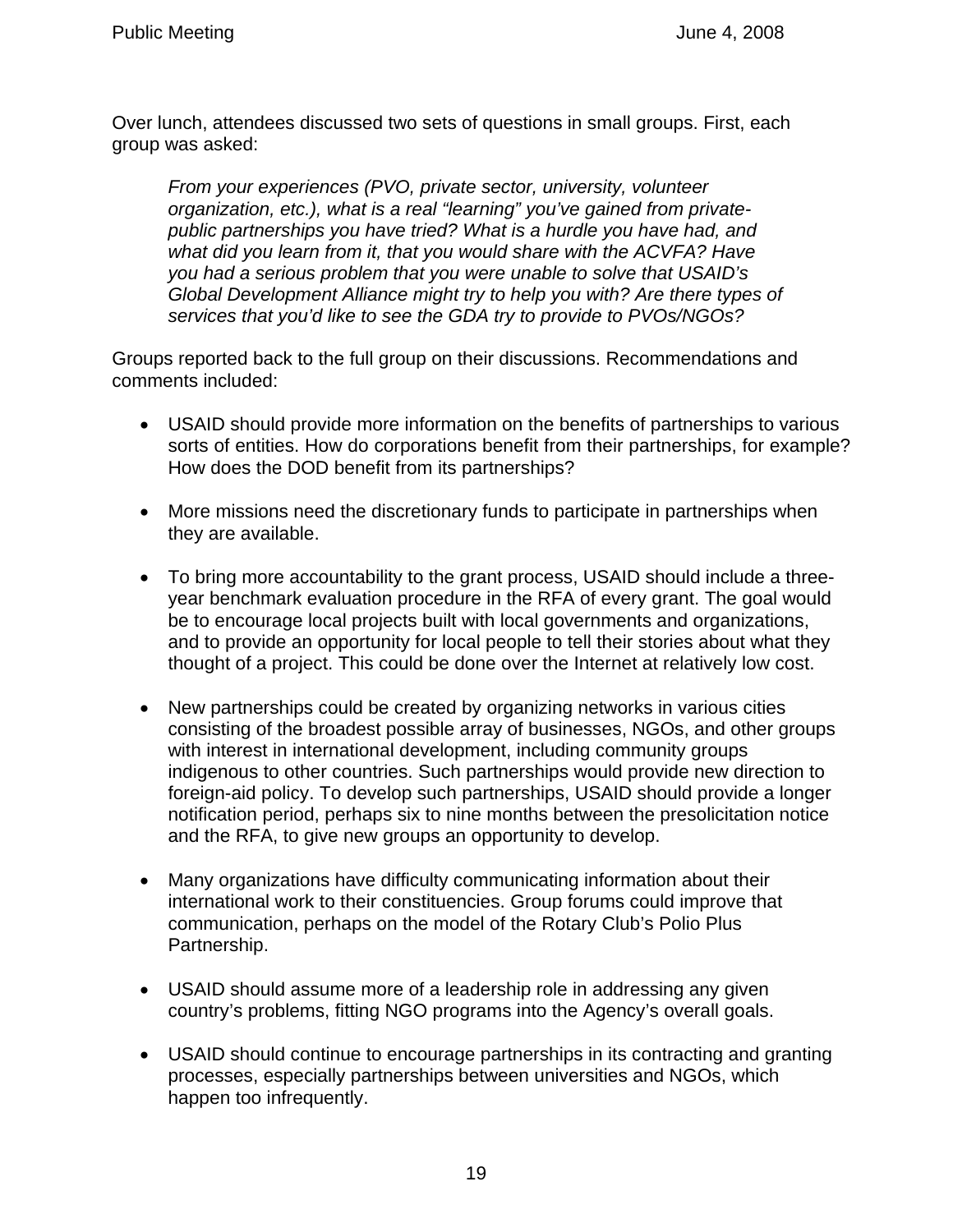- USAID should also encourage more partnerships between universities and corporations.
- USAID should share best practices on how to conduct partnerships.
- USAID should facilitate a two-way dialogue during the RFA and contracting periods, so that all participants' needs are better met. In particular, because partners can incur legal obligations in working with USAID, the Agency should consider providing legal assistance to smaller NGOs.
- Very small PVOs trying to do business with USAID face particular challenges. To help them, USAID should offer greater clarity and more information, and be careful not to raise unreasonable expectations.
- PVO/corporate partnerships need to be more than transactional; they must be long-term arrangements in which PVO and corporation see themselves as equals. PVOs and corporations alike must work to foster a three-way dialogue that includes from the outset the beneficiaries of programs.
- Americans lack knowledge about field situations, and how development work can affect indigenous structures. Church groups and other small organizations have sometimes inadvertently contributed to that culture of dependence, or otherwise disrupted communities' political, cultural, or social structures in the name of "good works." USAID should provide more guidance on how to address entire cultural milieus, not just the specific problem at hand, serving as a mentor to help organizations create smaller projects that fit into larger solutions. NGOs must empower local populations to provide for themselves. USAID can facilitate NGOs' and PVOs' progress toward that goal of sustainable economic development by encouraging vocational training, employment, and incomegeneration projects.
- Partnerships depend on patience and personal relationships. They must allow time for groups' different agendas and different directions to become aligned toward the pursuit of certain outcomes. They must also be based on common principles and values.
- Local partnerships with NGOs are significantly more productive and sustainable than partnerships with host governments. NGOs are more innovative, have more expertise, cost less, and are less likely to be corrupt.
- The stronger the partnerships within countries, the stronger relations will be with the United States. This is important for trade.

Second, each group was asked: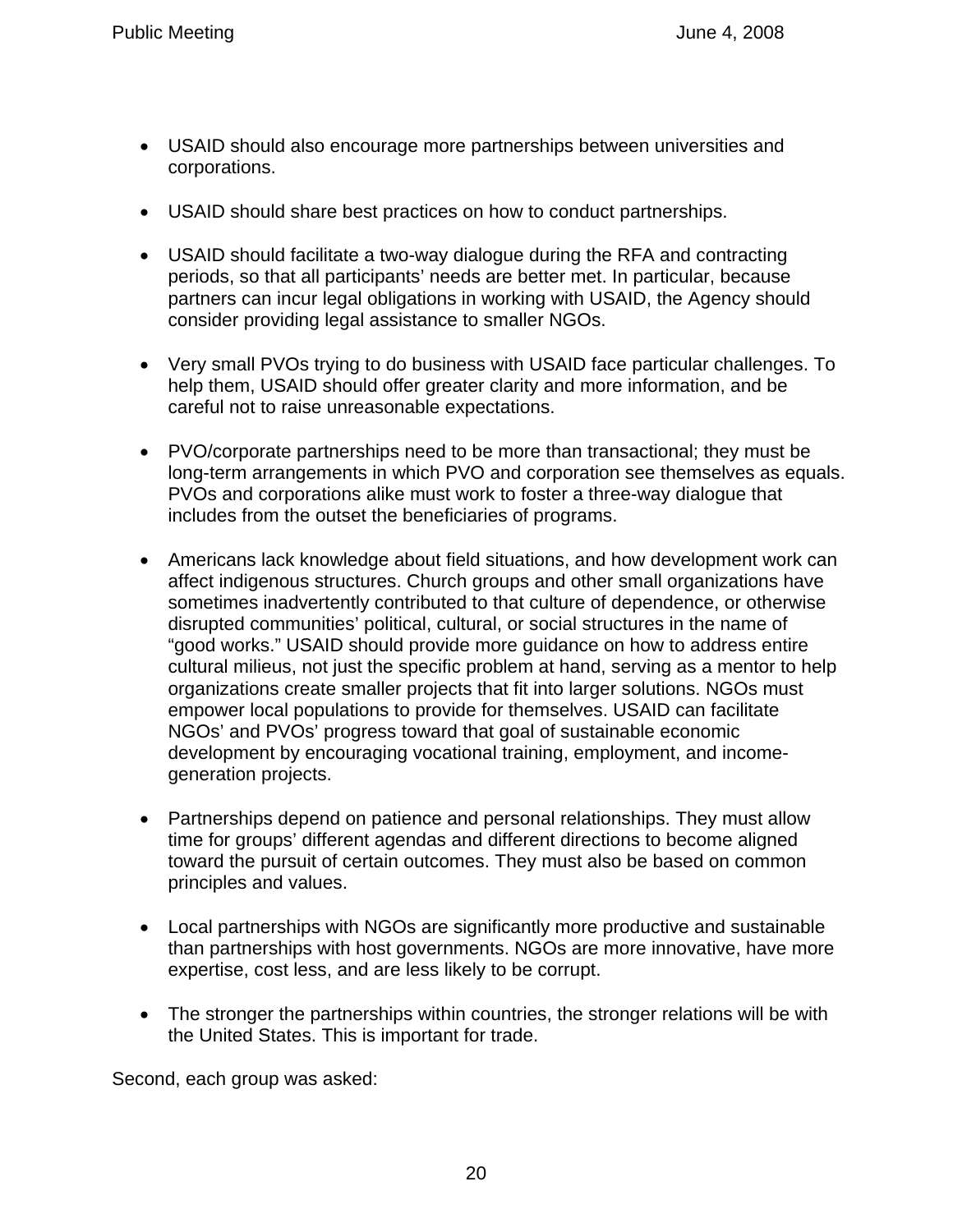*How do you think the average American views U.S. foreign assistance? What is the benefit of a U.S. foreign-assistance policy to Americans? What is the most effective way to increase the American people's awareness of the U.S. foreign-assistance program? What is the perception of U.S. foreign assistance in the field/mission? What may be done to improve the perception of programs and also increase awareness?* 

Recommendations and comments included:

- Americans have a limited view of foreign aid and what it has accomplished. In most cases they have a negative view or think tremendous amounts are being wasted. Rectifying this problem may call for a Kennedy-type visionary, a celebrity like Bono, or a movie like *An Inconvenient Truth*.
- Much research has already been done into the various segments of the American public that are in need of accurate information about foreign aid. Those in the international development community must use that research to develop toolkits explaining why foreign aid is beneficial and what it accomplishes worldwide.
- All of the groups USAID works with—the Business Roundtable, the National Association of Manufacturers, YMCAs, and many more—must do what they can to influence opinion leaders.
- USAID could better describe the impact of its public-private partnerships by telling a story that includes all the funds involved: USAID's own funds, those of other foreign-assistance programs, and those of private-sector partners.
- USAID should make better use of social media like Facebook to tell its story.
- USAID does a good job of gathering the stories of people affected by its work, and must continue to do so. These stories should focus on the self-help nature of development. But storytelling should always be linked to statistics, to avoid the perception that foreign aid represents a "drop in the bucket."
- USAID should establish a network of its alumni to act as domestic ambassadors.
- Immigrants in the United States with knowledge of USAID's development work in their countries could help amplify the Agency's message.
- USAID should provide bullet points on its work to schools of public policy.
- GDAs have already done quite a bit to change American notions about development assistance. Once corporations got involved, foreign assistance became less risk-averse. Americans have also been more receptive to the concept of foreign assistance since September 11.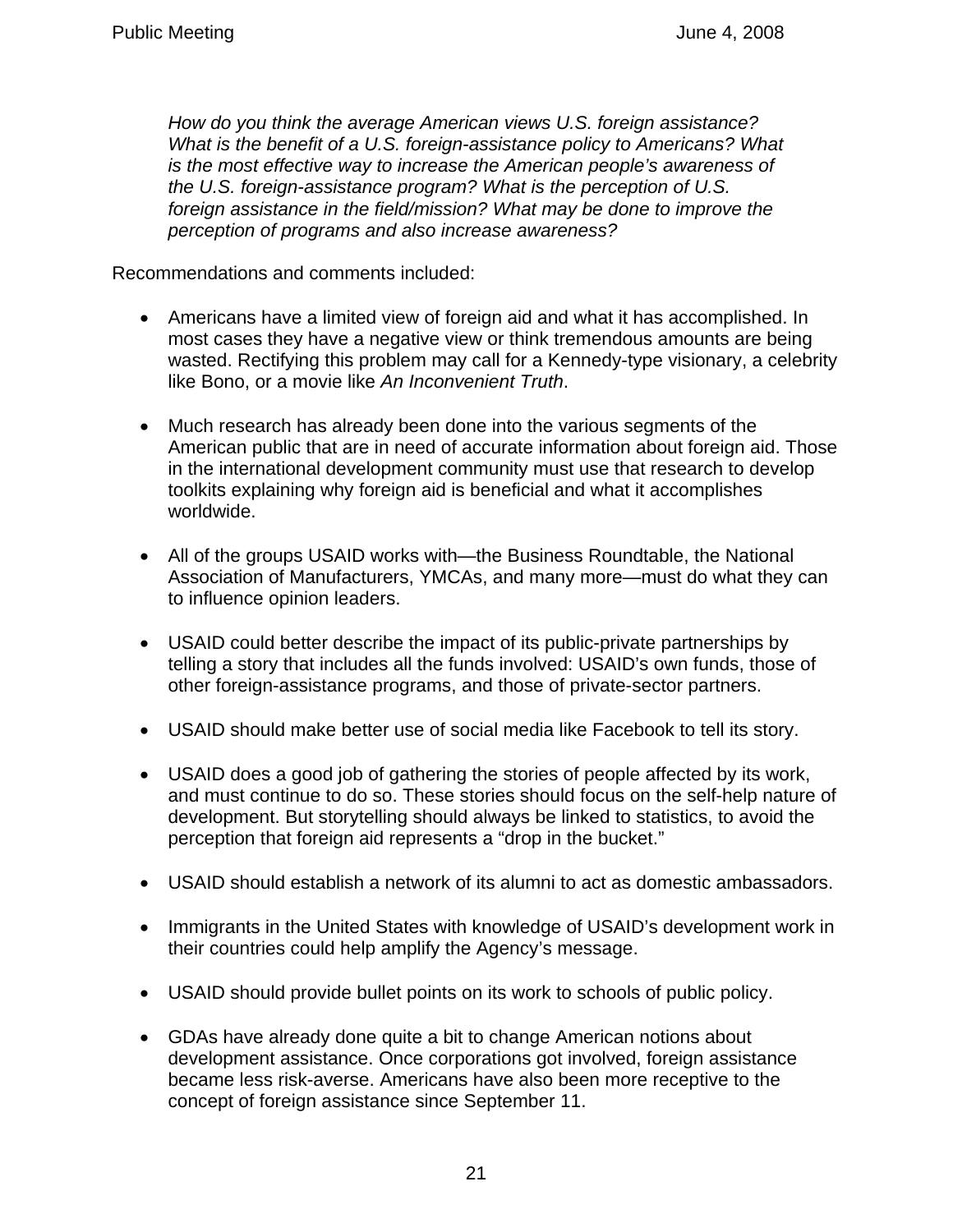- USAID has an excellent Web site, but most people don't even know the name of the bilateral foreign-assistance agency in this country and thus will never find it.
- USAID should encourage the Council on Foreign Relations and similar groups to spread messages about the importance of foreign assistance.
- The elections provide a good opportunity to raise awareness about foreign assistance, but so far none of the presidential debates has included a single question on the subject.
- USAID should work with universities to inject international development into their curricula.
- In its messages, USAID should stress the importance of health and development programs as stabilizing factors in the countries where they are active.
- International development needs to become galvanized around a single goal that engages all stakeholders, like the One Campaign launched a few years ago to eradicate homelessness. That campaign used celebrity advocates; brought together different political perspectives; injected poverty into political debate; and successful engaged the grassroots.
- CARE's "I am Powerful" campaign, aimed at women between the ages of 35 and 54, made its pitch in language that resonated with them. That campaign included a feature-length film screened at the Tribeca Film Festival.
- Messengers need to develop their own media. No one watches the nightly news and no one reads press releases.
- If USAID did foster city or regional international development councils of the sort recommended above, those could become excellent venues to share stories and raise public awareness.
- Currently, the face of foreign aid is a soldier's. USAID must work to demilitarize the image of foreign aid.
- To increase the public's understanding of the benefits of foreign aid, what is needed above all is strong leadership.
- A growing number of Americans have visited developing countries and seen foreign aid firsthand, but no one has yet tried to maintain a network of those with such experiences. Doing so would be a valuable exercise.
- A government entity needs to walk a fine line in marketing itself. The DOD has gotten in trouble, for example, for placing propagandists on the nightly news to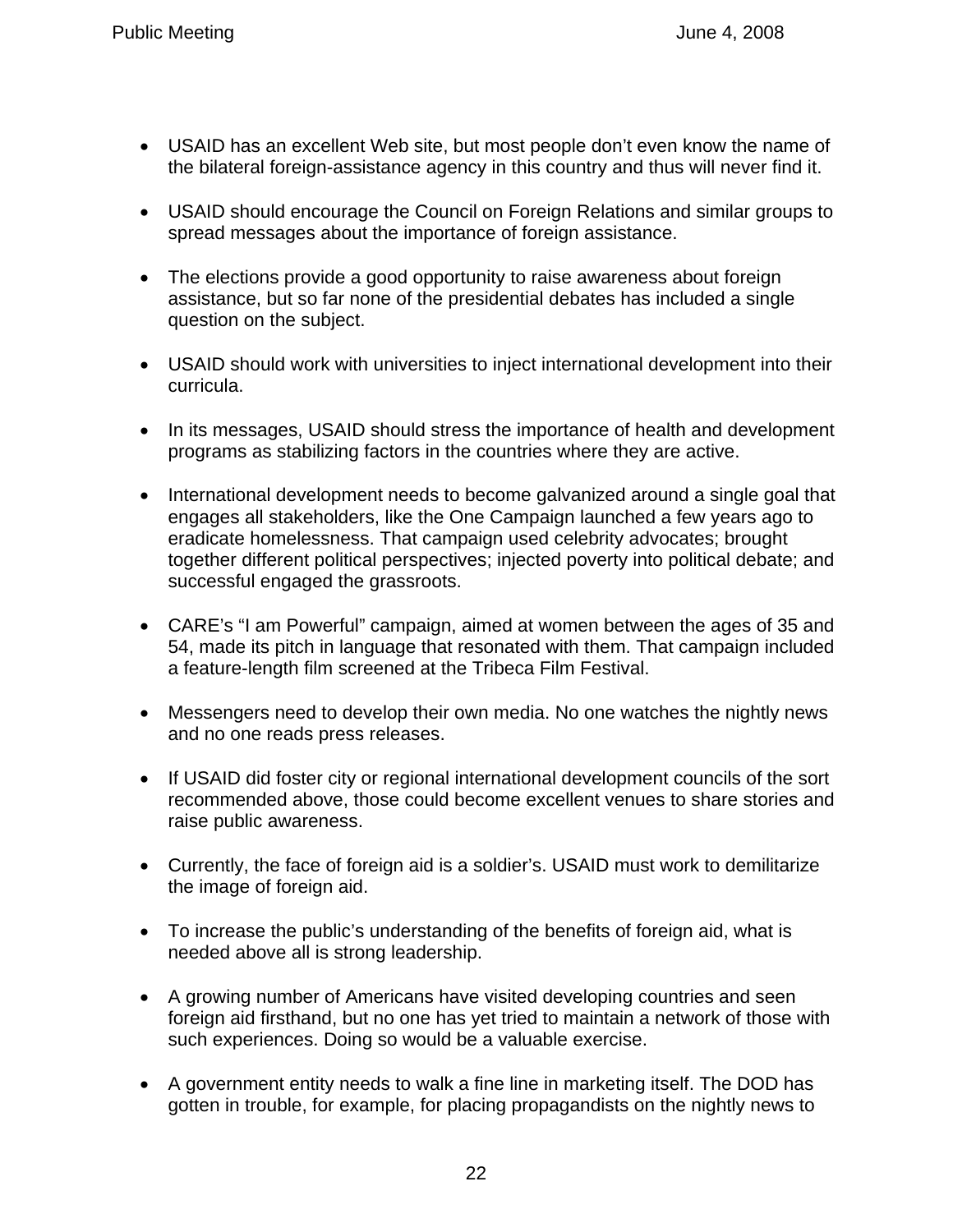market the Iraq War. One thing that USAID could do is humanize the issue of foreign aid, using fewer statistics and more case studies.

- Many countries do not have a high level of goodwill toward the United States at the moment. USAID should work to bring stories from those countries into ours and send Americans to those communities.
- Communicating in the world today is very different from even ten years ago. USAID can use technology to communicate far more cheaply than in the past.
- USAID should focus on the next generation—kids—through new media.
- There is strong evidence that the American public views foreign assistance positively, as shown by the strong support private foreign-assistance NGOs receive from the American public. On the other hand, Americans appear to be skeptical about official government aid, in part because they are skeptical about the capabilities of other governments. USAID should consider a promotional effort that taps this wellspring of support for NGO projects to help people in poor communities. Conversely, there is a danger that "inspiring" people to support foreign assistance means inspiring them to do "good works," or make direct interventions through their churches, which can be problematic, as discussed above. Messages should be crafted not only to evoke sympathy and draw charity but to inspire respect.
- There may be some credibility issues with government-provided information. Faith-based, community, and refugee groups could be a credible and effective intermediary, but their messages and campaigns should be linked with USAID or its spokespeople to avoid promoting possibly harmful independent action.
- Americans should hear the message that they benefit from foreign assistance because trade creates more jobs along with greater security and stability, and poverty, by contrast, has destabilizing effects. The United States has a responsibility to the entire world; our actions affect everyone.
- It is difficult to tell stories in isolation, but the media gives no context to understand development stories. Media outlets also prefer to tell stories of immediate effects, which is difficult because development is a long-term process. In part that is because media organizations are overstretched themselves.
- CNN has launched a show called *Impact Your World* to discuss development and humanitarian aid.
- USAID could consider reaching out to AARP and its culture of volunteerism.
- USAID should use effective Ad Council commercials as models.